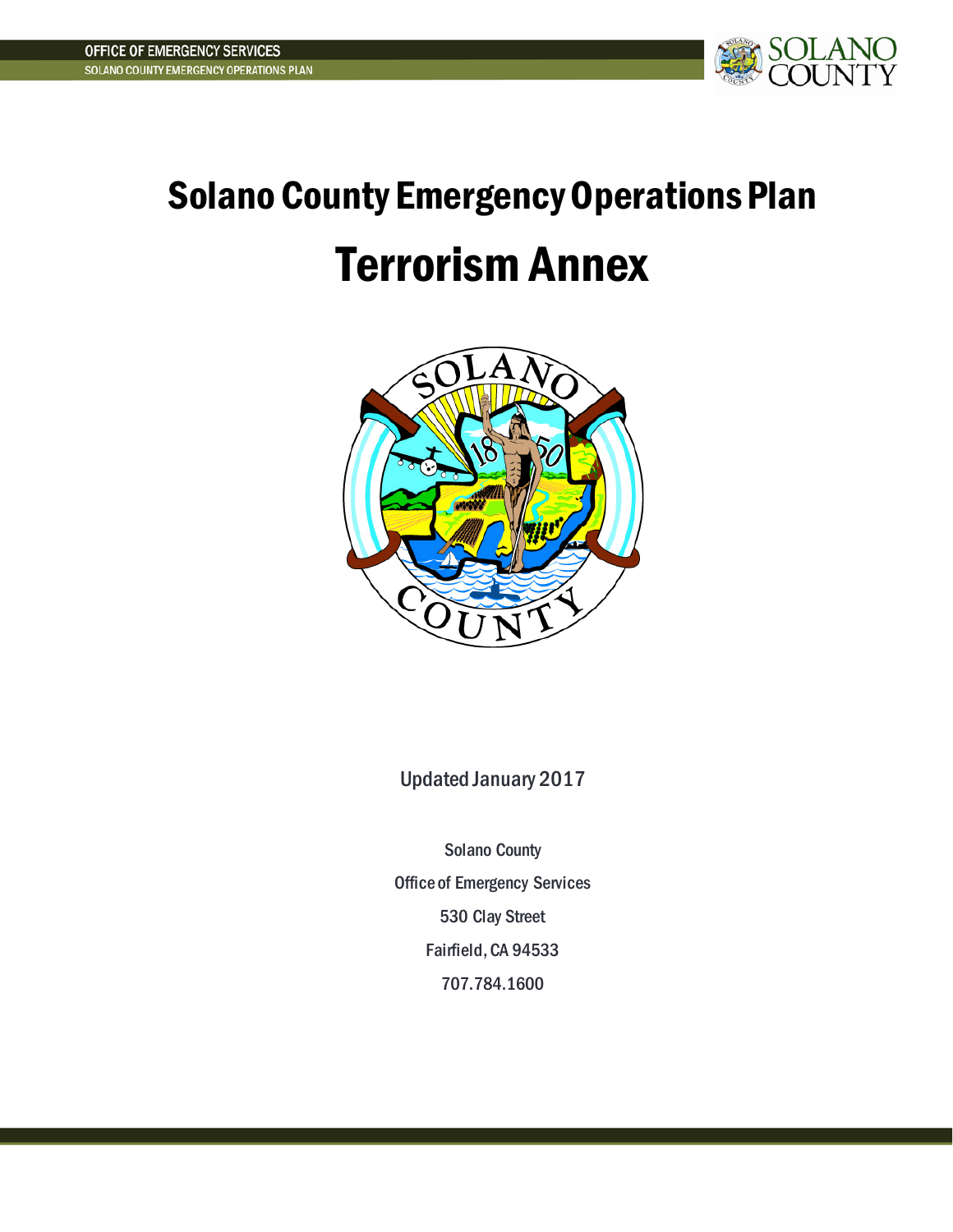

OFFICE OF EMERGENCY SERVICES SOLANO COUNTY EMERGENCY OPERATIONS PLAN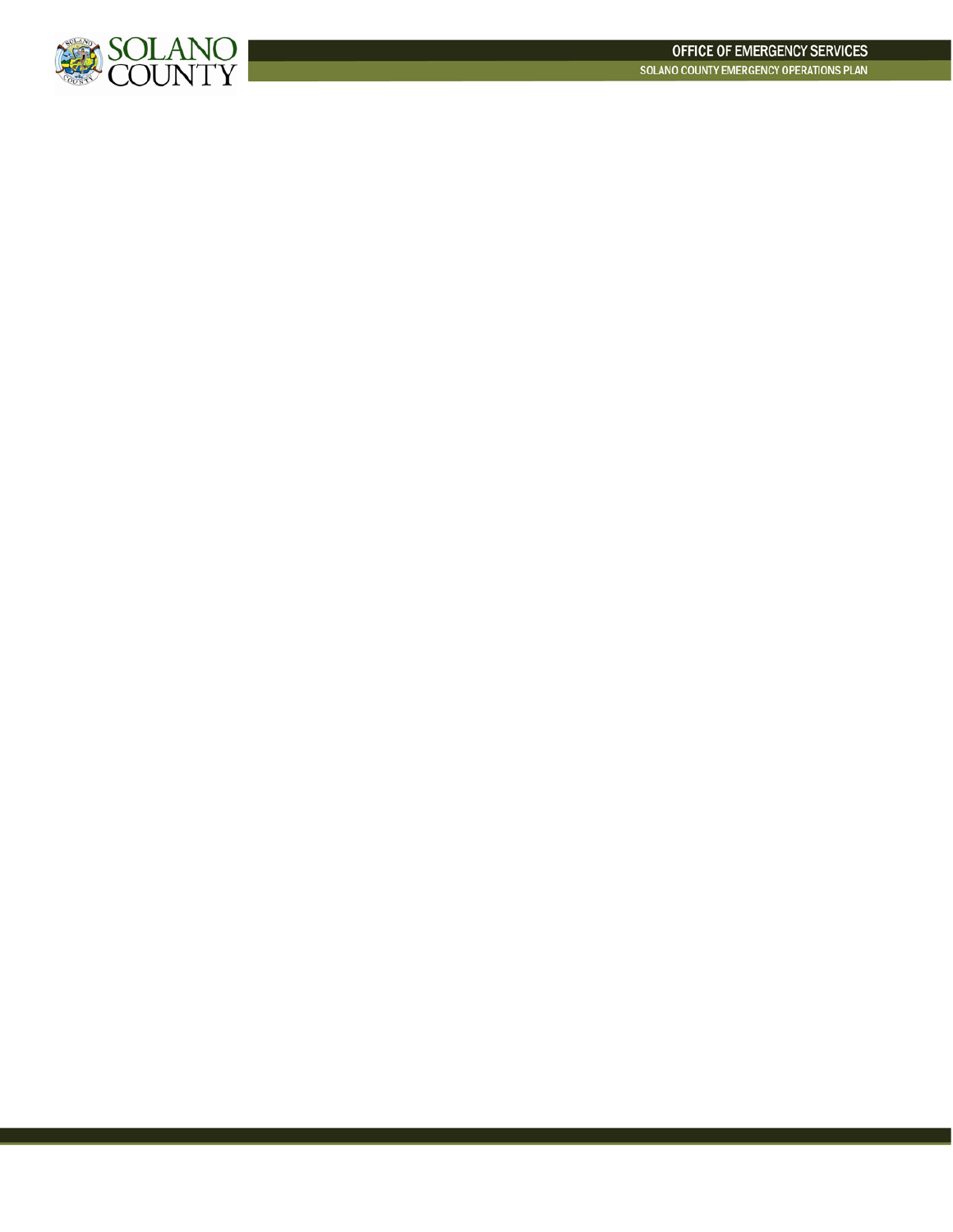

#### **Table of Contents**

| 1.1 |  |
|-----|--|
| 1.2 |  |
| 1.3 |  |
| 1.4 |  |
|     |  |
| 2.1 |  |
| 2.2 |  |
| 2.3 |  |
|     |  |
| 3.1 |  |
| 3.2 |  |
|     |  |
| 4.1 |  |
| 4.2 |  |
| 4.3 |  |
|     |  |
|     |  |
|     |  |
|     |  |
|     |  |
|     |  |
| 4.4 |  |
|     |  |
|     |  |
| 4.5 |  |
|     |  |
|     |  |
| 4.6 |  |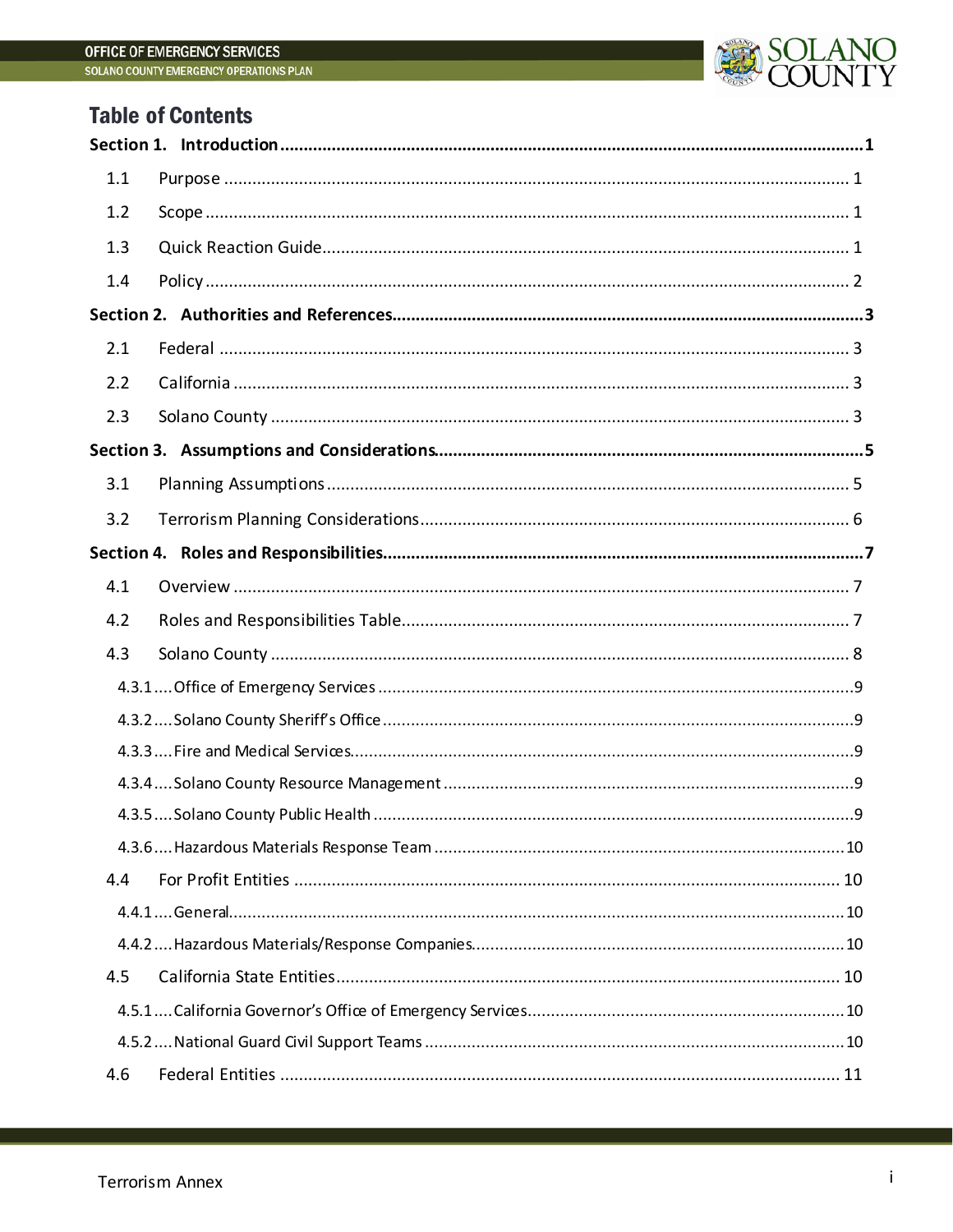Appendix A. **Acronyms**   $A-1$ 

### **List of Tables**

| Table 4-1: Roles and Responsibilities Table in Support of Animal Care Response Operations 8 |  |
|---------------------------------------------------------------------------------------------|--|
|                                                                                             |  |

### **List Of Figures**

|--|--|

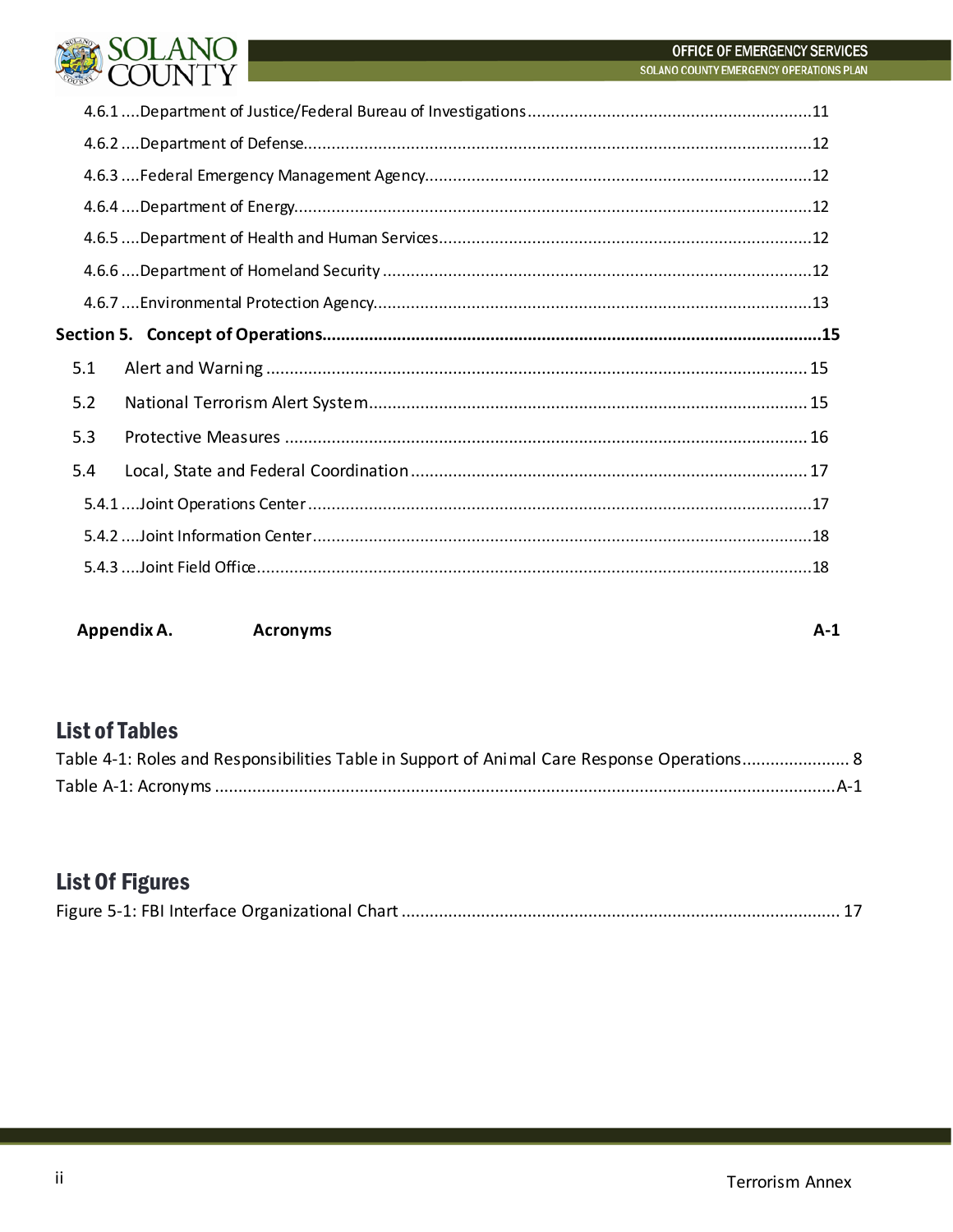

## <span id="page-4-0"></span>Section 1. Introduction

This annex serves as a supporting document to the *Solano County Emergency Operations Plan,* outlining considerations to take as a result of an act of terrorism. Due to the extreme nature of terrorism events, the County will work with local, State and Federal response agencies, especially law enforcement agencies, to handle such situations, and rely on the expertise of entities that have experience in training and planning for terrorism events on a daily basis.

### <span id="page-4-1"></span>1.1 Purpose

The *Terrorism Annex* to the *Solano County Emergency Operations Plan* serves to support the County in terrorism preparedness, warning and notification, response and recovery operations. This annex provides reference information in regards to terrorism events, information that is beyond the normal scope of emergency response operations. This annex also serves as a supplement to other terrorism response plans such as local, State and Federal law enforcement response plans and standard operating procedures.

The purpose of this annex is to establish procedures associated with the response to a potential, perceived, or actual terrorist event. These strategies assume that the Homeland Security Threat Condition designations apply to the Solano Operational Area directly or generally. These strategies may be updated as needed.

### <span id="page-4-2"></span>1.2 Scope

This annex is intended to address the specific considerations that are to be taken during terrorism response operations. This annex is to serve as a reference guide and does not include all actions to be taken throughout all phases of emergency management operations: mitigation, protection, prevention, response and recovery. This annex focuses on the basic response options of law enforcement crisis management and the coordination of law enforcement investigation efforts between the local, State and Federal levels.

This annex provides the following information:

- Terrorism law enforcement terrorism investigatory response actions, including local, State and Federal entity roles and responsibilities
- An outline of the coordination and organization efforts between the local, State and Federal response entities
- General public information/alert and warning

### <span id="page-4-3"></span>1.3 Quick Reaction Guide

See the quick reaction checklist under separate cover.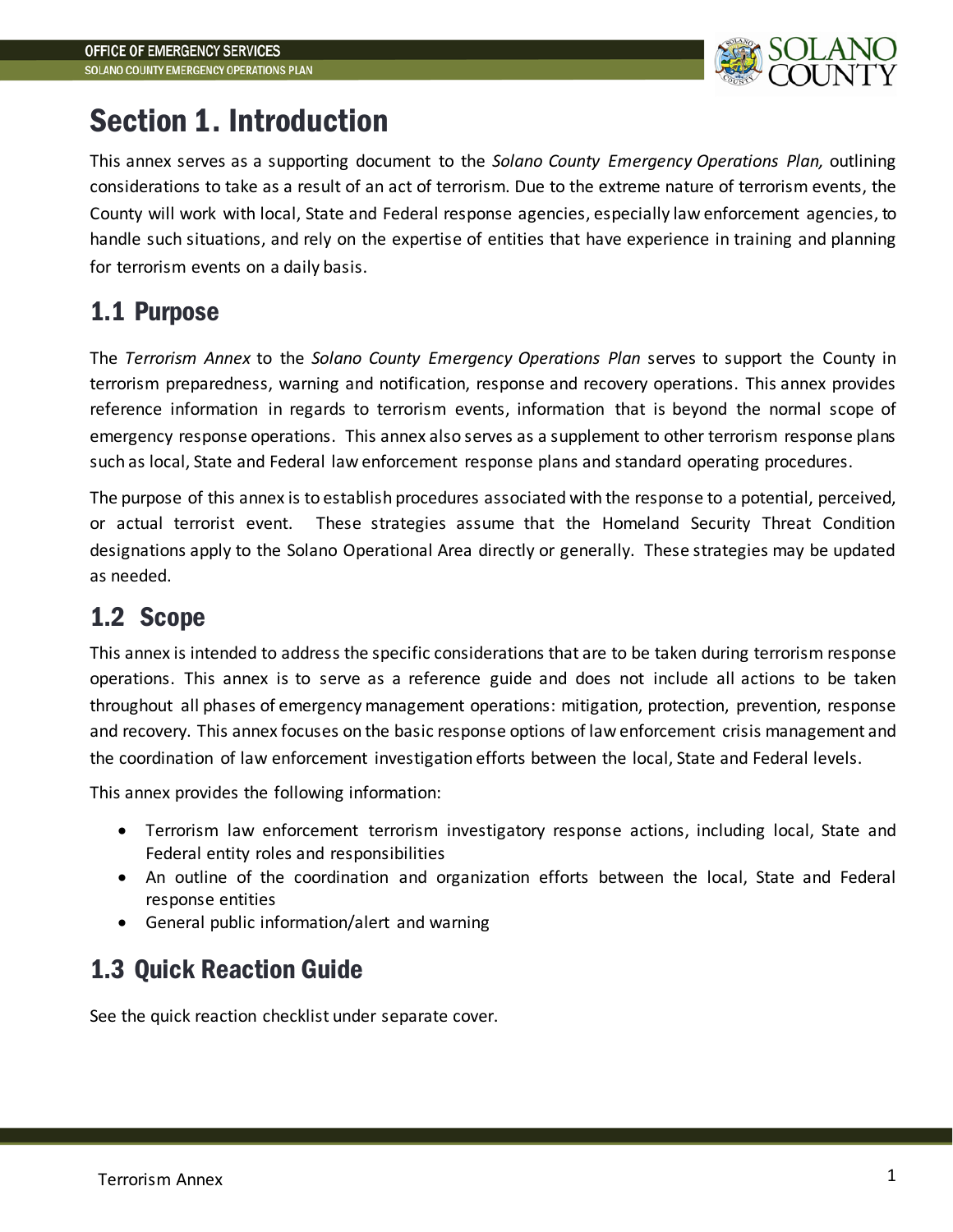

### <span id="page-5-0"></span>1.4 Policy

It is the Policy of Solano County to develop plans and procedures to address terrorism events within the County. Terrorist events are broken into two primary phases: *Crisis Management* and *Consequence Management*.

- *Crisis Management* to terrorism events involves the law enforcement activities taken to both prevent a terrorist attack from occurring through the use of intelligence, as well as investigating a successful terrorist attack to identify the responsible party. The Federal Bureau of Investigation (FBI) serves as the lead law enforcement agency for all potential and actual terrorist events, while State and local law enforcement agencies support the activities of the FBI.
- The majority of *Consequence Management*, or emergency first response efforts, to terrorism events are the responsibility of local and State first response agencies, and when requested, Federal entities. Unless assistance is requested by local and State officials, or the terrorist event is deemed an Incident of National Significance, local agencies maintain incident command.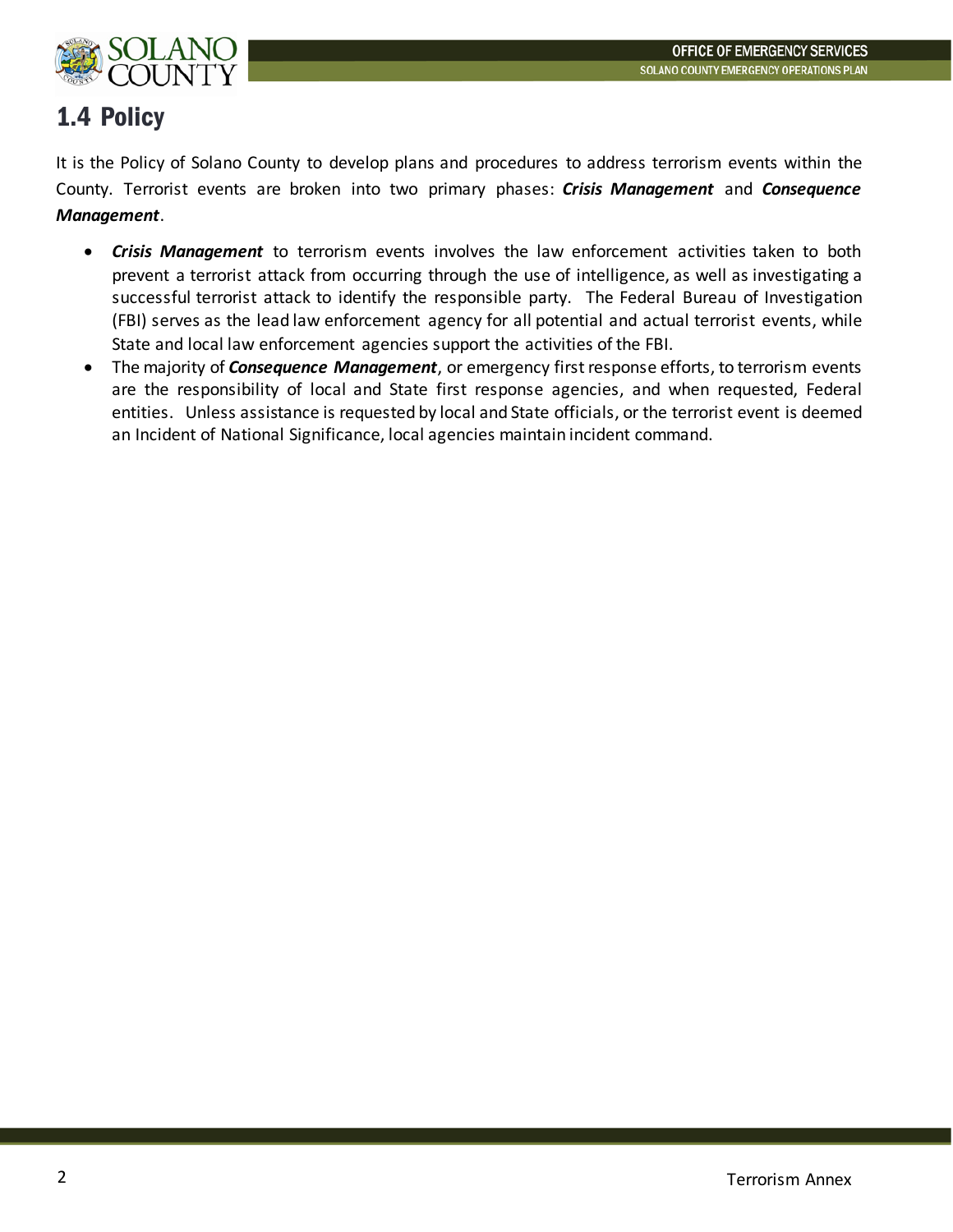

# <span id="page-6-0"></span>Section 2. Authorities and References

Authorities and references for the development and implementation of the support terrorism response related operations, include:

### <span id="page-6-1"></span>2.1 Federal

- National Response Framework
- National Incident Management System (NIMS)
- Robert T. Stafford Disaster Relief and Emergency Assistance Act, as amended
- $\bullet$  Homeland Security Presidential Directive  $-5$ , 3, 39 and others
- Homeland Security Act of 2002
- Department of Homeland Security National Response Framework, Terrorism Law Enfor**c**ement and Investigation Incident Annex, December 2004
- Department of Homeland Security National Terrorism Advisory System Public Guide

### <span id="page-6-2"></span>2.2 California

- California Terrorism Response Plan, an Annex to the State Emergency Plan
- State of California Emergency Plan
- California Emergency Services Act
- California Disaster Assistance Act
- California Code of Regulations, Title 19
- California Disaster and Civil Defense Master Mutual Aid Agreement
- Standardized Emergency Management System (SEMS)
- Governor's Executive Order W-9-91
- Administrative orders (Prepared under the authority of the Governor's Executive Order W-9-91)
- State of Emergency Orders and Regulations (Regulations made in advance of a State of Emergency - Standby Orders)
- State of War Emergency Orders and Regulations (Regulations made in advance of a State of War Emergency -Standby Orders)
- California-Federal Emergency Operations Center Guidelines: Integrating Federal Disaster
- California Catastrophic Incident Base Plan: Concept of Operations

### <span id="page-6-3"></span>2.3 Solano County

- Solano County Emergency Operation Plan
- Solano County Public Safety, Response to Weapons of Mass Destruction, Biological and Chemical Agents Plan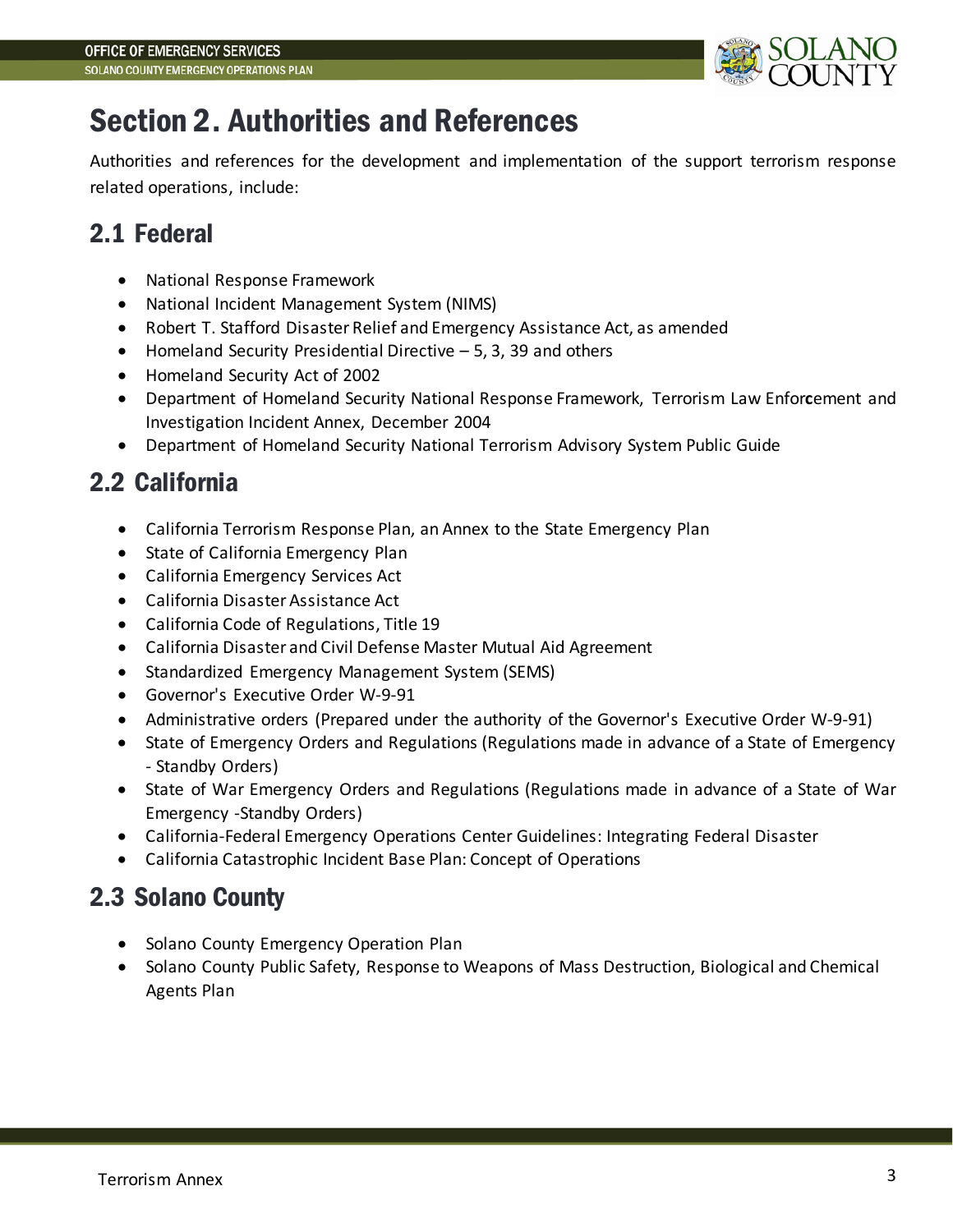

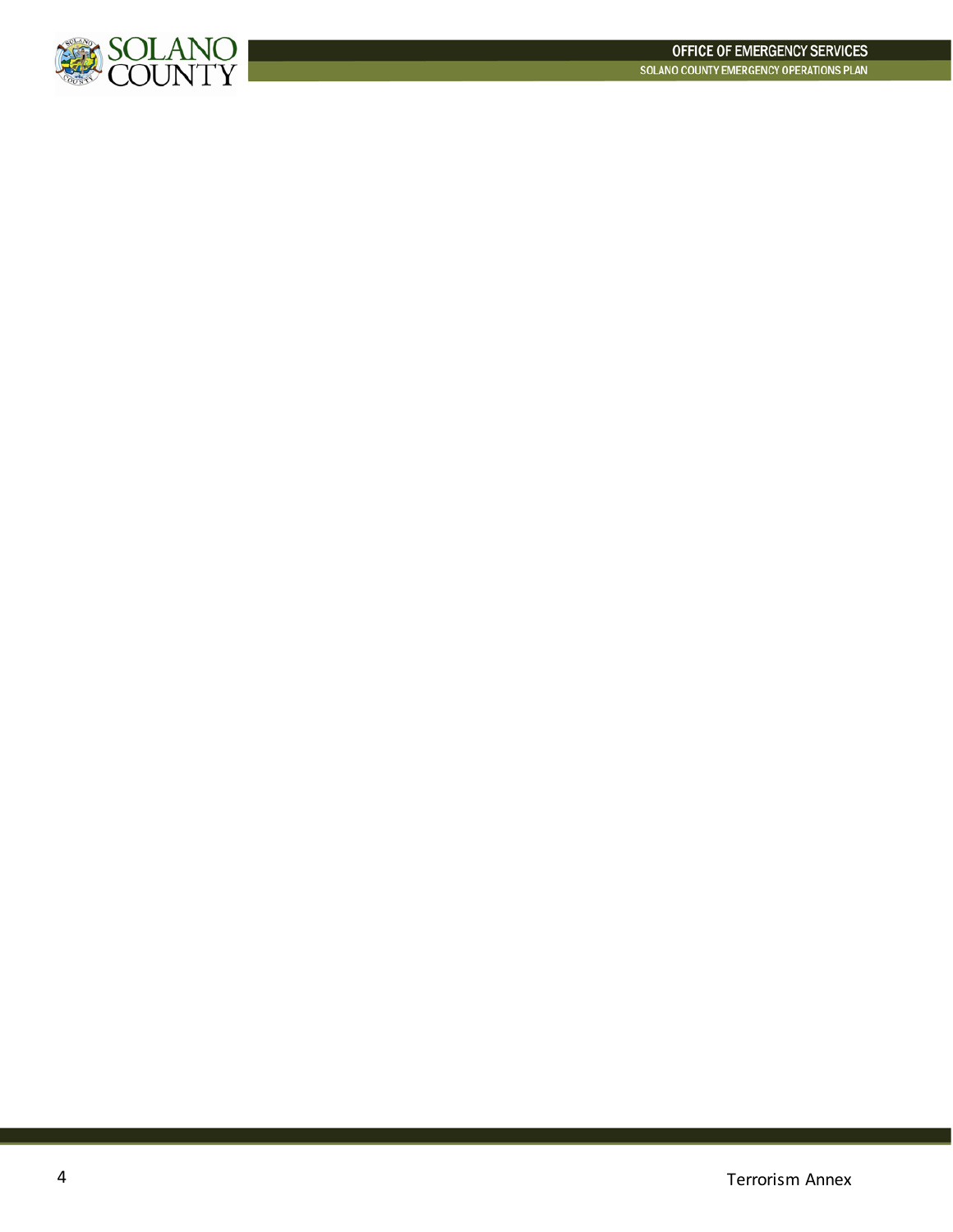

# <span id="page-8-0"></span>Section 3. Assumptions and Considerations

### <span id="page-8-1"></span>3.1 Planning Assumptions

- A terrorist threat or incident may occur at any time of day with little or no warning, may involve single or multiple locations, and may result in mass casualties.
- The suspected or actual involvement of terrorists adds a complicating dimension to incident management.
- The response to a threat or actual incident involves Federal Bureau of Investigations (FBI) law enforcement and investigative activity. The FBI is the lead law enforcement agency during a terrorist incident under national law and policy, and national incident commander under a Homeland Security Imminent Threat Condition.
- An act of terrorism may have major consequences that can overwhelm the capabilities of many local, State and/or tribal governments to respond and may seriously challenge exiting Federal response capabilities.
- The first response to a terrorism incident is always the responsibility of local emergency response groups. These first responders (local emergency or law enforcement personnel) or health and medical personnel will in most cases initially detect and evaluate the potential or actual incident, assess casualties (if any), and determine whether assistance is required. This assessment will be based on warning or notification of a weapon of mass destruction (WMD) incident that may be received from law enforcement, emergency response agencies, public health or the general public.
- Emergency response groups must remain aware of the threat of possible secondary devices in all instances.
- A terrorism event may not immediately be recognized as an act of terrorism.
- There will be multiple agencies involved in a response to a terrorist event, including local, State and Federal resources. Coordination for the response efforts will likely involve the utilization of Federal incident command and coordination sites such as a Joint Information Center (JIC), Joint Field Office (JFO) and/or a Joint Operations Center (JOC).
- Terrorism events will require the investigation of cause and responsibility of action. Response actions will need to follow specific protocols outlined by the investigative agencies to ensure that the evidence is not compromised. Local response agencies will follow the lead and requests of State and Federal investigative agencies.
- Protective actions taken by citizens in the risk areas include sheltering in-place, evacuation and possibly quarantine/isolation.
- Sewage treatment and water treatment plants may have to be shut down due to biological, chemical or nuclear hazardous materials entering into the sewage and/or water systems.
- Biological incidents may not be apparent until widespread symptoms appear and are identified by the hospital or public health system. Many agencies have developed a relationship with local chain pharmacies to advise if sales of certain drugs begin to climb, indicating illnesses. Most chain pharmacies have a "point-of-sale" electronic sales tracking system where they can tell minute-byminute when sales of certain drugs begin to climb.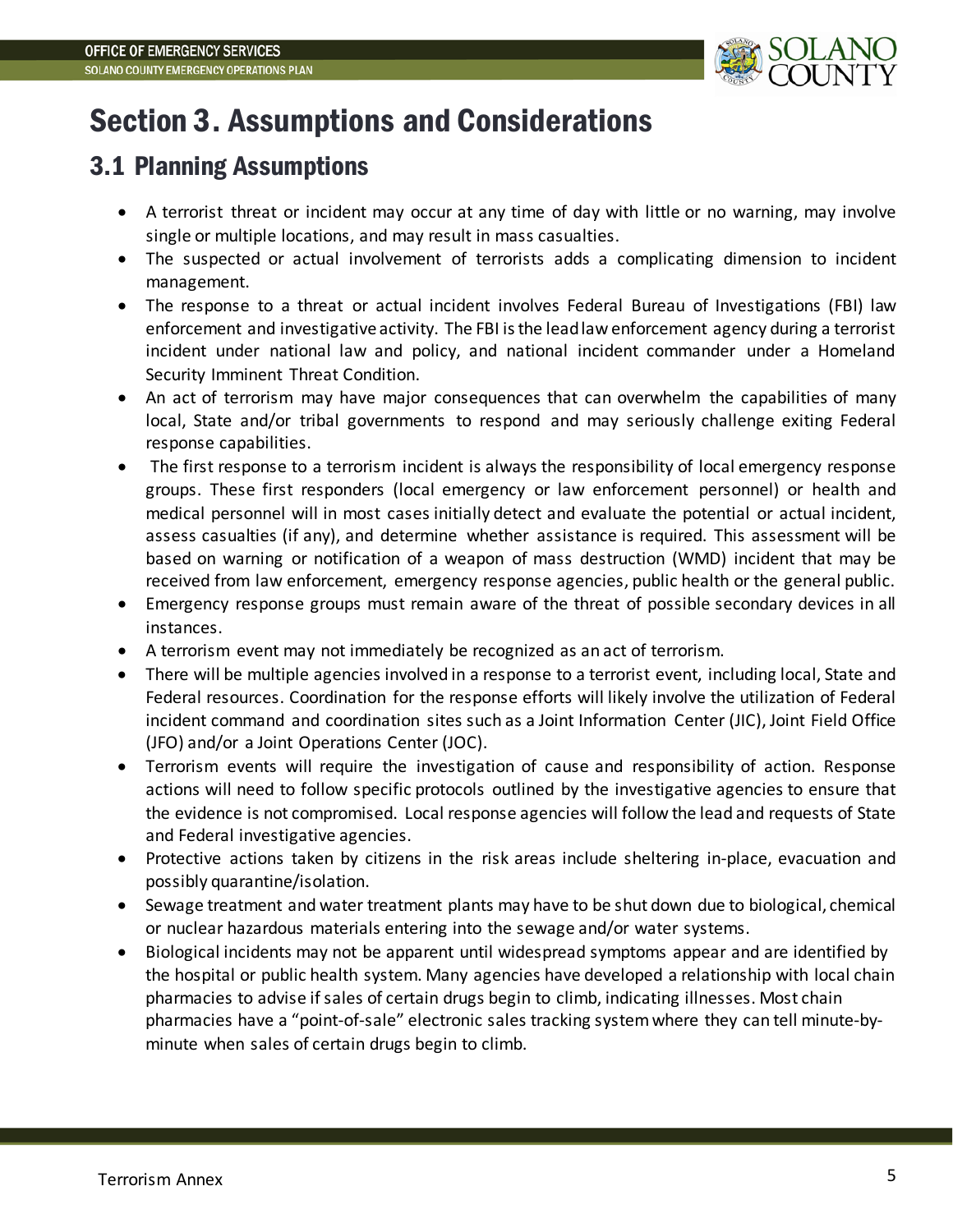

### <span id="page-9-0"></span>3.2 Terrorism Planning Considerations

*Terrorism*involves the use or threatened use of criminal violence against people, institutions, livestock food sources or facilities to achieve a political or social objective through fear and intimidation rather than through direct confrontation. Terrorism incidents include violent acts that are perpetrated for a religious, political or ideological goal, and deliberately target or disregard the safety of non-combatants (civilians). Unlike natural disasters, terrorism events require the deliberate and predetermined action of a person or group of people. Terrorism events can many times also include Weapons of Mass Destruction (WMD) and Chemical, Biological, Radioactive, Nuclear and Explosive (CBRNE) aspects. Details regarding the makeup of and the response to both WMD and CBRNE events are included in the *Solano County Public Safety, Response to Weapons of Mass Destruction, Biological and Chemical Agents Plan*.

Presidential Directive 3 establishes the Homeland Security Advisory System (HSAS) for communicating the nature and the degree of terrorist threats. Based on the threat level, government agencies at all levels will implement protective measures. The following description provides details on the directive. The Attorney General, in consultation with the Secretary of the Department of Homeland Security, establishes the Threat Conditions, which can apply nationally, regionally, by sector, or to a potential target. Threat assessment factors include whether or not the threat is credible, corroborated, specific, imminent or grave.

Public announcements of threat advisories and alerts help deter terrorist activity, notify law enforcement and local government officials of threats, and inform the public about government preparations providing them with the information necessary to respond to the threat.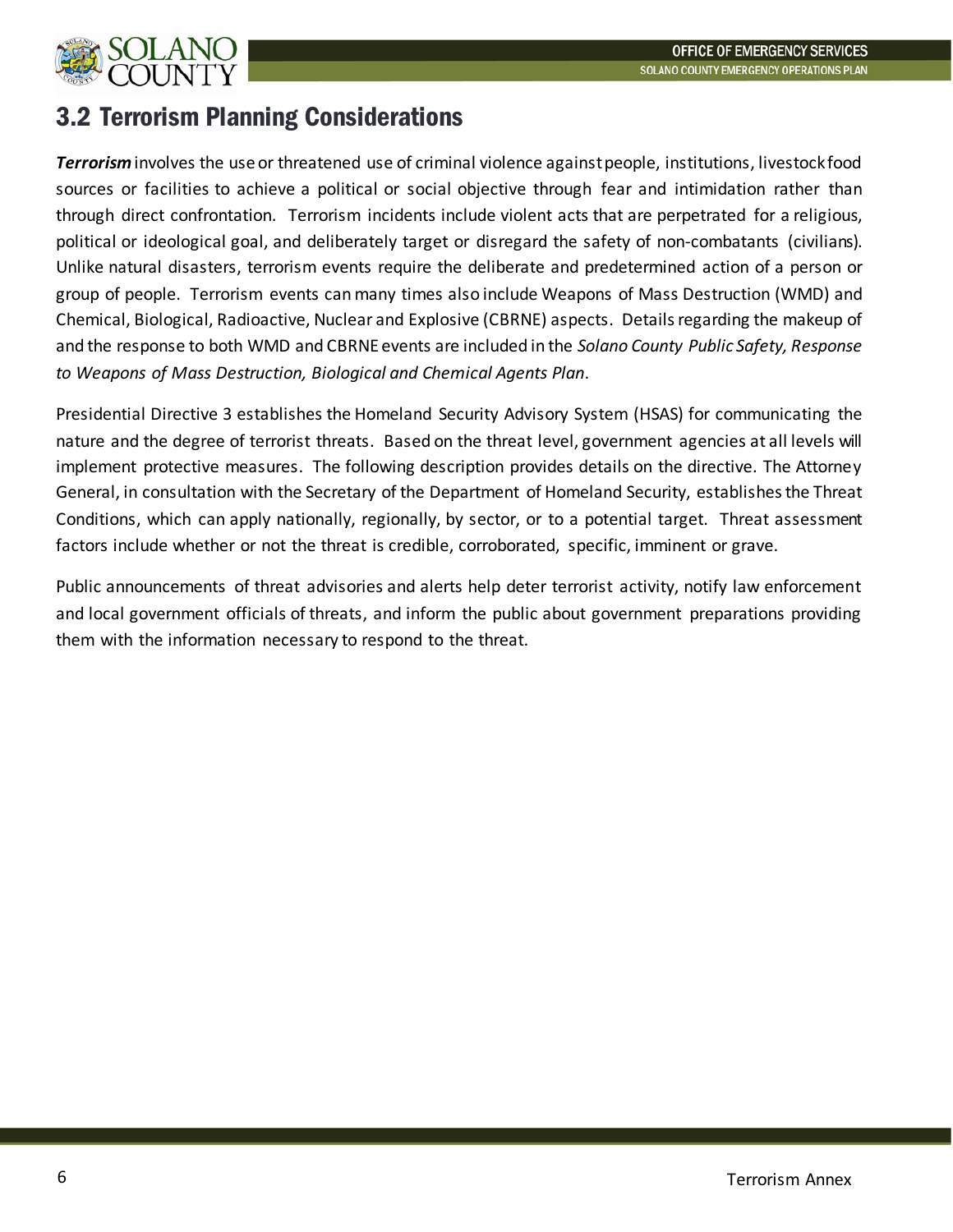

# <span id="page-10-0"></span>Section 4. Roles and Responsibilities

### <span id="page-10-1"></span>4.1 Overview

Terrorism events involve two phases: crisis management and consequence management. Crisis management involves the law enforcement activities that are taken to prevent a terrorist attack from occurring and investigating a terrorist attack to determine who is responsible. Consequence management is the initial first responder and emergency response efforts which are handled by the County and local resources as appropriate. The County is responsible for response actions within the County. State and Federal resources can be requested once the event overwhelms local resources, or the incident is declared an Incident of National Significance which is declared by the Secretary of the Department of Homeland Security.

### <span id="page-10-2"></span>4.2 Roles and Responsibilities Table

[Table 4-1](#page-11-1) lists the County agencies involved in the law enforcement aspects of a perceived or actual terrorism threat, or successful terrorist attack.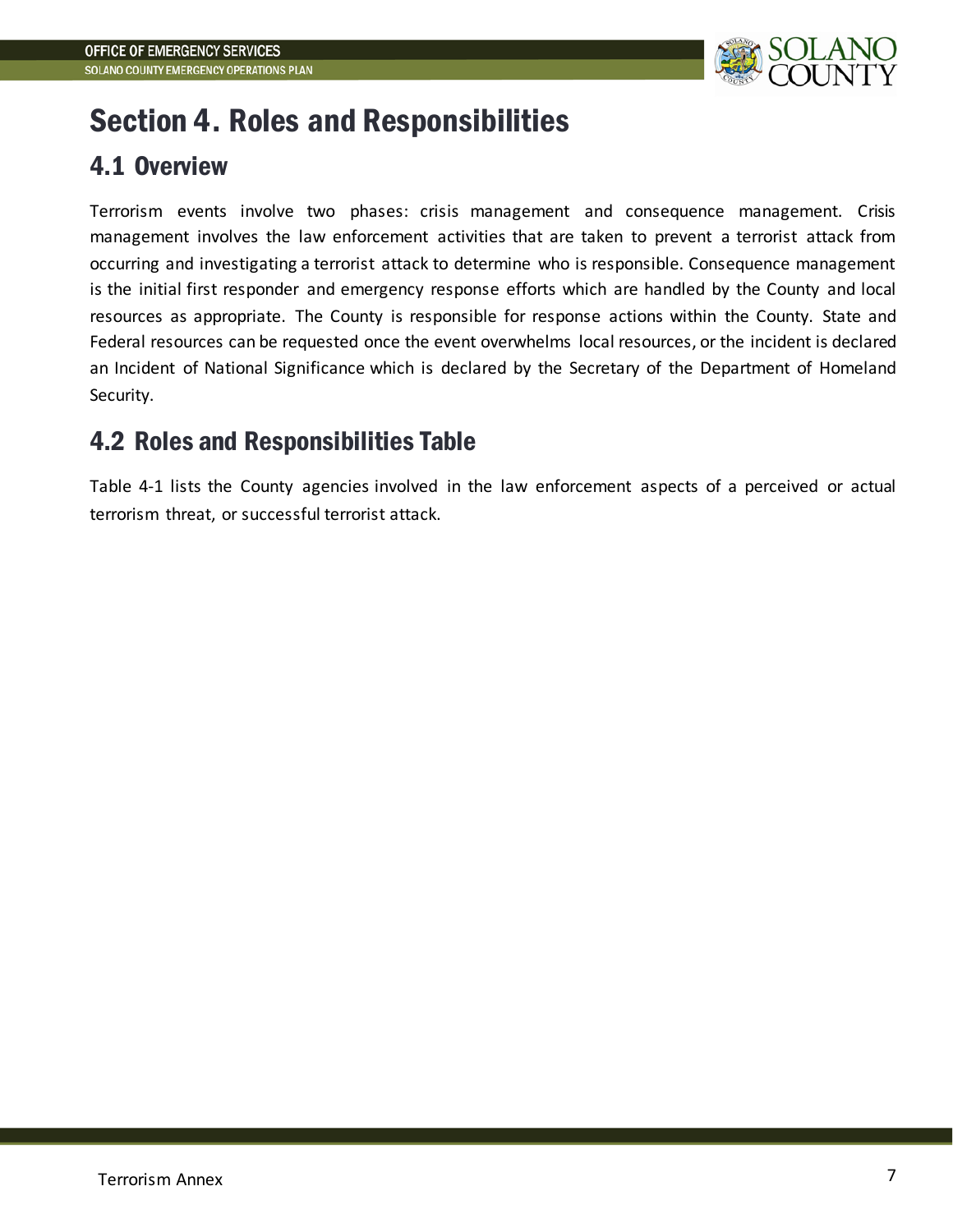

<span id="page-11-1"></span>**Table 4-1: Roles and Responsibilities Table in Support of Animal Care Response Operations**

| <b>Roles and Responsibilities Table</b>         |                          |                           |                    |                                |
|-------------------------------------------------|--------------------------|---------------------------|--------------------|--------------------------------|
| In support of Terrorism Response Operations     |                          |                           |                    |                                |
| $P - Primary$                                   |                          |                           |                    |                                |
| S-Secondary                                     | Public Alert and Warning | Protective Measures       | Terrorism Response | State and Federal Coordination |
| <b>Cooperating Agency</b>                       |                          |                           |                    |                                |
| <b>Office of Emergency Services</b>             | $\mathsf S$              | $\mathsf{s}$              | S                  | P                              |
| <b>Public Information Officer</b>               | P                        |                           |                    | $\mathsf{s}$                   |
| <b>Sheriff's Office</b>                         |                          | $\boldsymbol{\mathsf{P}}$ | P                  | S                              |
| <b>Fire and Medical Services</b>                |                          | $\mathsf{s}$              | P                  |                                |
| <b>Department of Resource Management</b>        |                          |                           |                    |                                |
| <b>Public Health</b>                            |                          | S                         | P/S                |                                |
| <b>County Hazardous Materials Response Team</b> |                          |                           | P                  |                                |

### <span id="page-11-0"></span>4.3 Solano County

During any emergency response efforts, including a terrorist incident, local emergency response agencies will likely be the first on scene. The County will respond as necessary, working within the National Incident Management System (NIMS) and the Standard Emergency Management System (SEMS). The local responders will manage all aspects of the incident until the FBI assumes incident command, by virtue of its legal authority, of the law enforcement aspects relating to identifying, apprehending, and neutralizing the terrorists and their weapons. Local and State authorities always maintain control of their response resources and continue to operate utilizing NIMS/SEMS. The following agencies have a role in the local response and coordination efforts during a terrorist threat or incident.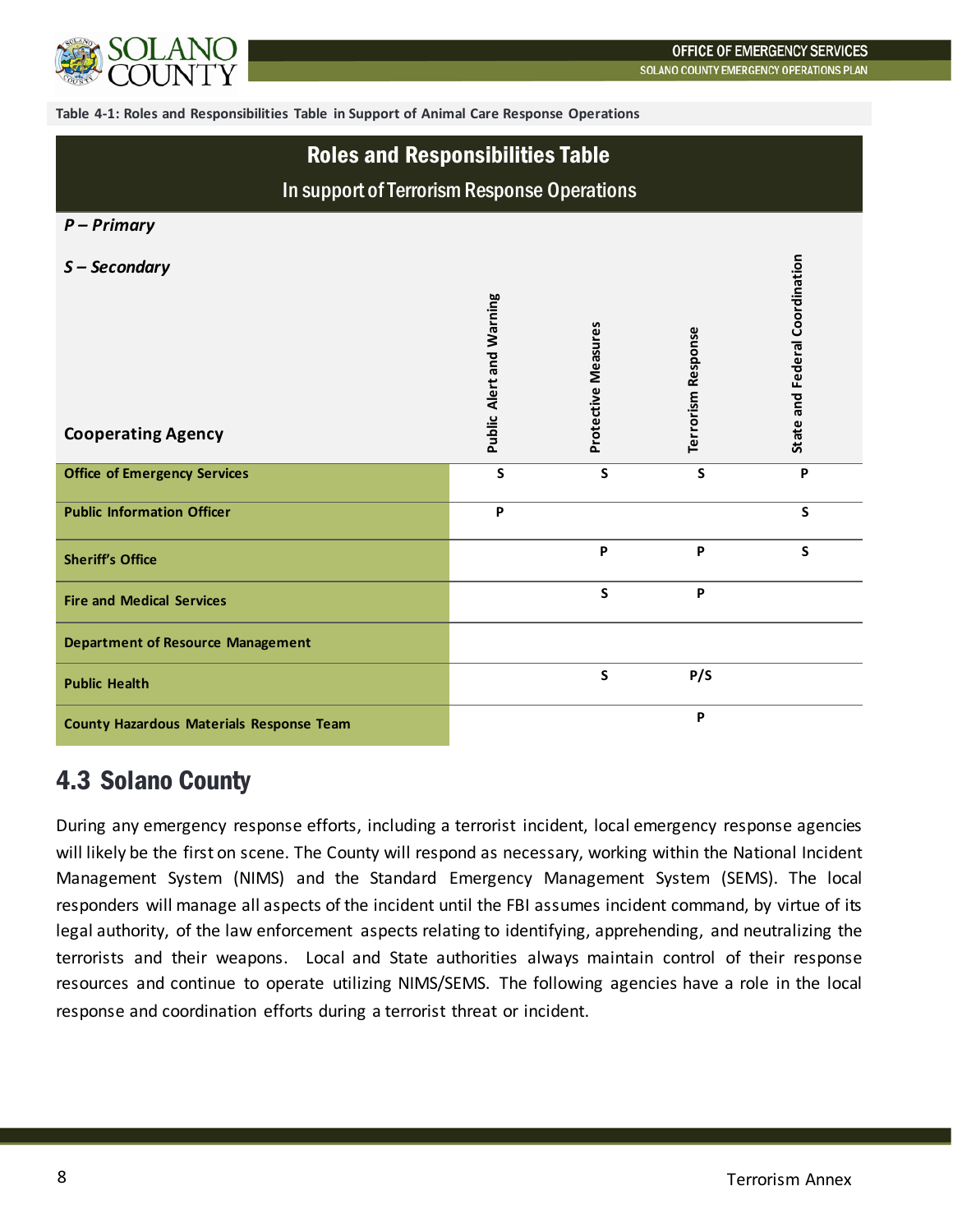

#### <span id="page-12-0"></span>4.3.1 Office of Emergency Services

The Office of Emergency Services (OES) will receive notification of a change in Threat Condition and notify key agencies and jurisdictions through the County Public Information Officer and State liaison. OES personnel will support EOC activation as needed and establish a 24/7 Duty Officer. OES will coordinate communications with local, State and Federal agencies, as well as support public alert and warning efforts. Coordinate with the surrounding areas will take place in the EOC, assisting Operational Area jurisdictions with the implementation of protective measures as needed.

#### <span id="page-12-1"></span>4.3.2 Solano County Sheriff's Office

Upon activation, law enforcement personnel will develop detailed threat assessment information and communicate that information to OES and EOC personnel. Local law enforcement will be prepared to quickly increase staffing and coverage and conduct increased area and facility security measures including patrol, vehicle inspection, and searches. Special teams will be placed on stand-by to respond to specialized situations, as needed. Law Enforcement Mutual Aid Coordinators for Solano County can be contacted through Solano Dispatch.

Once the FBI assumes incident command, County Law Enforcement will support the FBI, as requested.

#### <span id="page-12-2"></span>4.3.3 Fire and Medical Services

Since the scale of a terrorist incident can change drastically over a short period of time, local fire and medical services must be prepared to quickly increase staffing and coverage as needed. The County's callback system will be used to ensure coverage of all the positions needed for field response operations. Fire and medical personnel will collaborate efforts with law enforcement entities and the Office of Emergency Services.

#### <span id="page-12-3"></span>4.3.4 Solano County Resource Management

The County Department of Resource Management will be prepared to support field operations and provide local resource as needed and as available. The department may move to emergency stand-by status, pending the status of the incident, and will coordinate all resource efforts with the Office of Emergency Services. Any existing MOU/MAAs that are in place will be utilized to procure additional resources as needed. As local resources are overwhelmed, the County will seek assistance from the State and Federal levels.

#### <span id="page-12-4"></span>4.3.5 Solano County Public Health

The County Department of Public Health will be prepared to support field operations, especially during events that pose a serious health risk to the community. The Department will be prepared to increase medical surveillance activities and coordinate all efforts with the Office of Emergency Services. In the event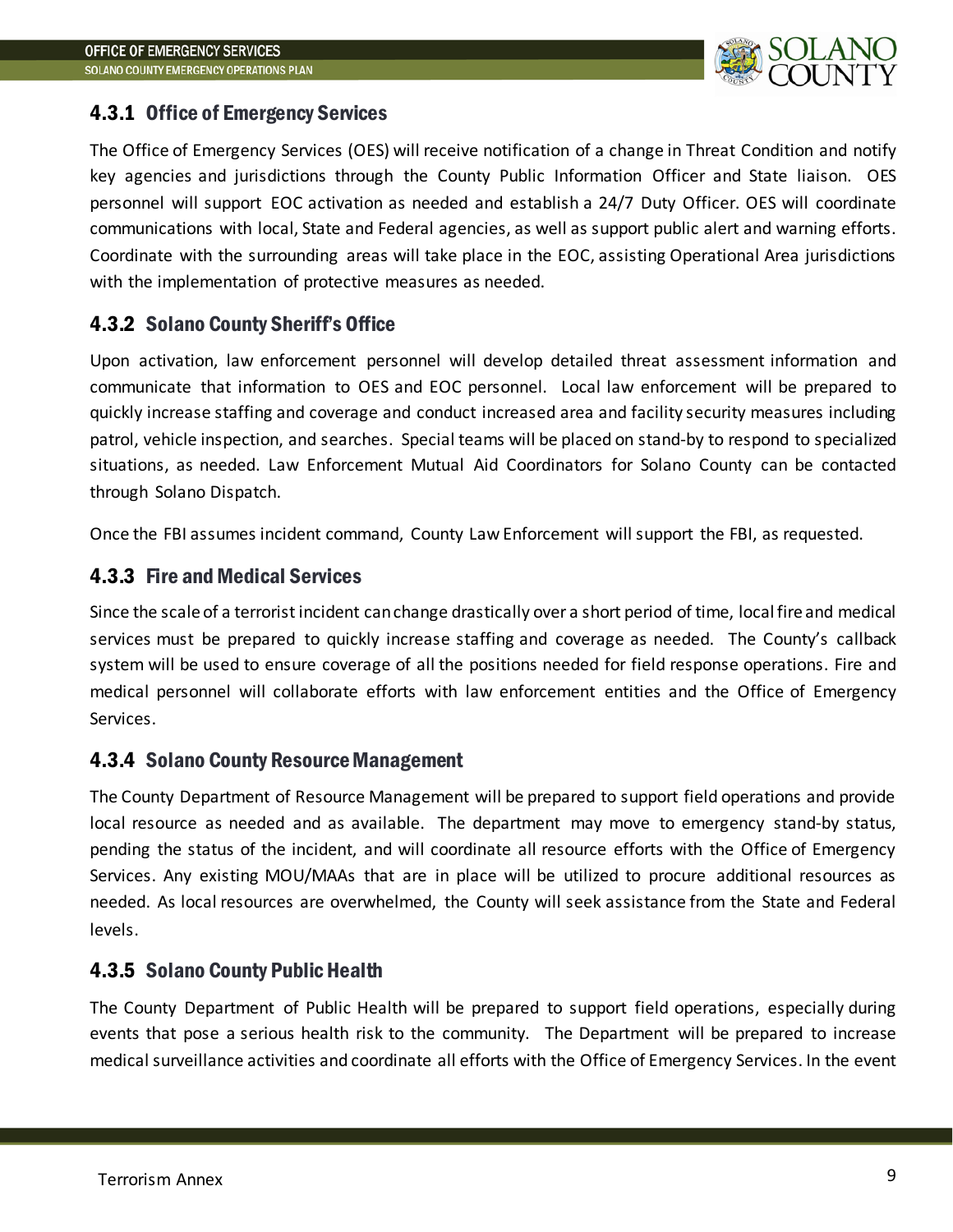

of a significant health impact to the local and surrounding communities, the County will work with the State and Federal public health agencies, providing local support and expertise as needed.

#### <span id="page-13-0"></span>4.3.6 Hazardous Materials Response Team

Solano County has a multi-agency Hazardous Material Response Team made up of personnel from various fire and law agencies in the County. Should a terrorist event involve the use of hazardous material(s), the local response team will activate as needed, coordinating and communicating all response efforts with the Office of Emergency services. More details regarding the Hazardous Materials Response Team and hazmat operations are included in the HazMat Annex.

### <span id="page-13-1"></span>4.4 For Profit Entities

#### <span id="page-13-2"></span>4.4.1 General

In the procurement of local resources, the County will utilize private/for-profit companies to obtain additional resources as needed for response operations. The County will work with any existing MOUs/MAAs to supplement County resources as needed.

#### <span id="page-13-3"></span>4.4.2 Hazardous Materials/Response Companies

During response operations, the County, State and Federal response agencies may need additional supplies, equipment and resources which may be procured through private hazardous materials companies. In the event of a terrorist incident that involves the use of hazardous materials, specialized companies may be utilized for the response..

### <span id="page-13-4"></span>4.5 California State Entities

#### <span id="page-13-5"></span>4.5.1 California Governor's Office of Emergency Services

The California Governor's Office of Emergency Services (Cal OES) is responsible for standing up a Regional Emergency Operations Center (REOC) to support the Operational Areas with coordination of mutual aid requests, gathering situation status information, providing public information support and for providing technical expertise as needed. Cal OES directly reports to the Governor, providing updates and requesting resources as needed.

#### <span id="page-13-6"></span>**4.5.2 National Guard Civil Support Teams**<sup>[1](#page-13-7)</sup>

The Weapons of Mass Destruction Civil Support Teams were established to deploy rapidly to assist a local incident commander in determining the nature and extent of an attack or incident; provide expert technical advice on WMD response operations; and help identify and support the arrival of follow-on State and

<span id="page-13-7"></span><sup>1</sup> www.globalsecurity.org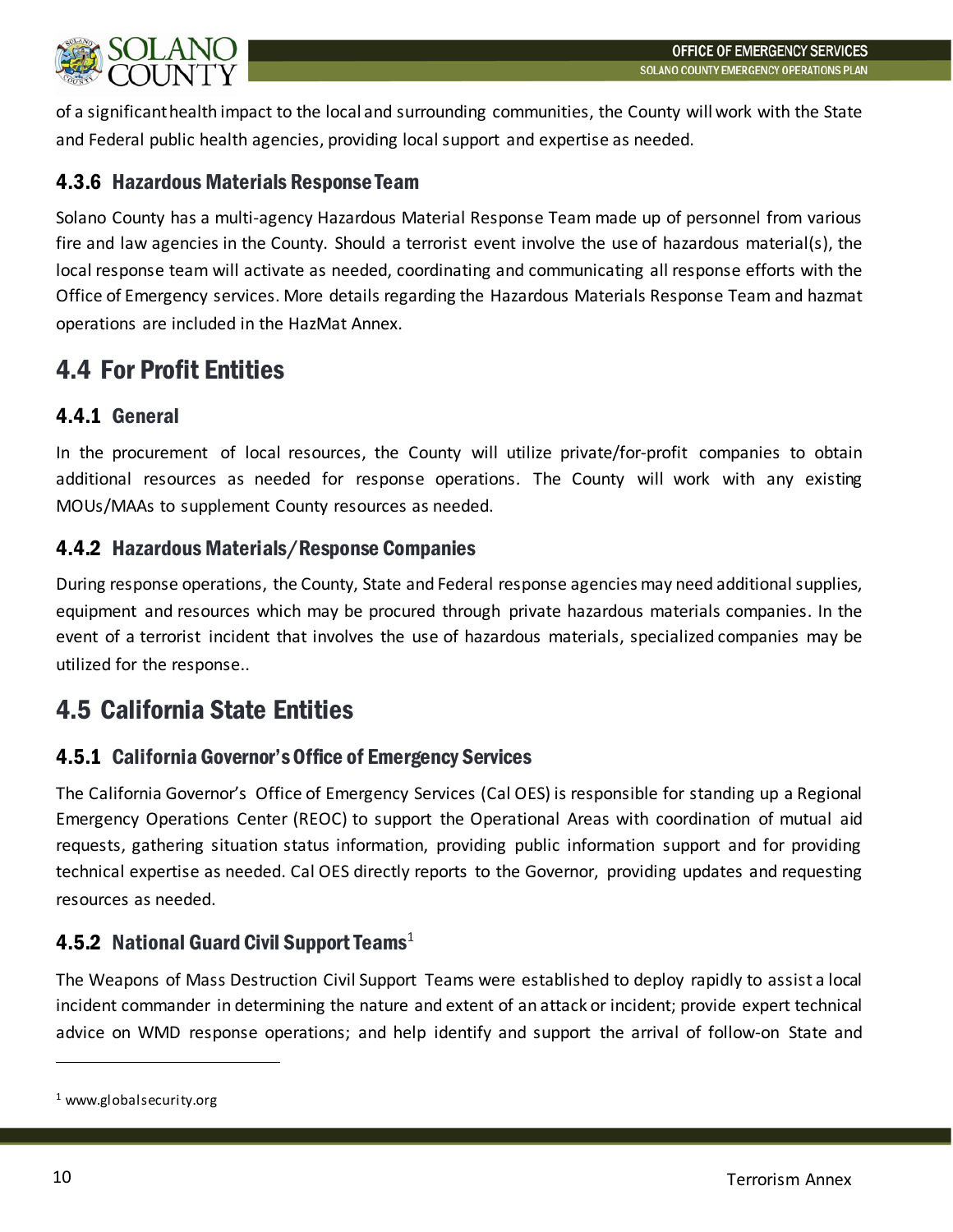

Federal military response assets. They are joint units and, as such, can consist of both Army National Guard and Air National Guard personnel, with some of these units commanded by Air National Guard lieutenant colonels.

The mission of Weapons of Mass Destruction Civil Support Teams (WMD-CST) is to support local and State authorities at domestic WMD incident sites by identifying agents and substances, assessing current and projected consequences, advising on response measures, and assisting with requests for additional military support. The State of California has two CSTs ready to respond: the 9<sup>th</sup> Civil Support Team in Southern California, and the 95th Civil Support Team in Northern California.

The WMD civil support teams are able to deploy rapidly, assist local first-responders in determining the nature of an attack, provide medical and technical advice, and pave the way for the identification and arrival of follow-on State and Federal military response assets. They provide initial advice on what the agent may be, assist first responders in that detection assessment process, and are the first military responders on the ground, so that if additional Federal resources are called into the situation, they can serve as an advance party that can liaise with the Joint Task Force Civil Support.

The WMD Civil Support Teams are unique because of their Federal-State relationship. They are Federally resourced, Federally trained and Federally evaluated, and they operate under Federal doctrine. But they will perform their mission primarily under the command and control of the governors of the states in which they are located. They will be, first and foremost, State assets. Operationally, they fall under the command and control of the adjutant generals of those States. As a result, they will be available to respond to an incident as part of a State response, well before Federal response assets would be called upon to provide assistance.

### <span id="page-14-0"></span>4.6 Federal Entities<sup>[2](#page-14-2)</sup>

A description of how the State and Federal governments will work together is described in the *California-Federal Emergency Operations Center Guidelines.*

#### <span id="page-14-1"></span>4.6.1 Department of Justice/Federal Bureau of Investigations

The Federal Bureau of Investigations (FBI) is the lead agency for all terrorist incidents within the United States. It leads the crisis management evaluation of an incident. The local FBI field office will coordinate the Federal threat assessment activities. It will also serve on California's State Strategic Committee on Terrorism (SSCOT). The FBI will activate the Joint Operations Center in the affected area and will coordinate the activities of all Federal, State and local agencies. More information can be found in the FBI's Chemical/Biological and Nuclear Incident Contingency Plans (unclassified versions).

<span id="page-14-2"></span><sup>&</sup>lt;sup>2</sup> California Terrorism Response Plan, an Annex to the State Emergency Plan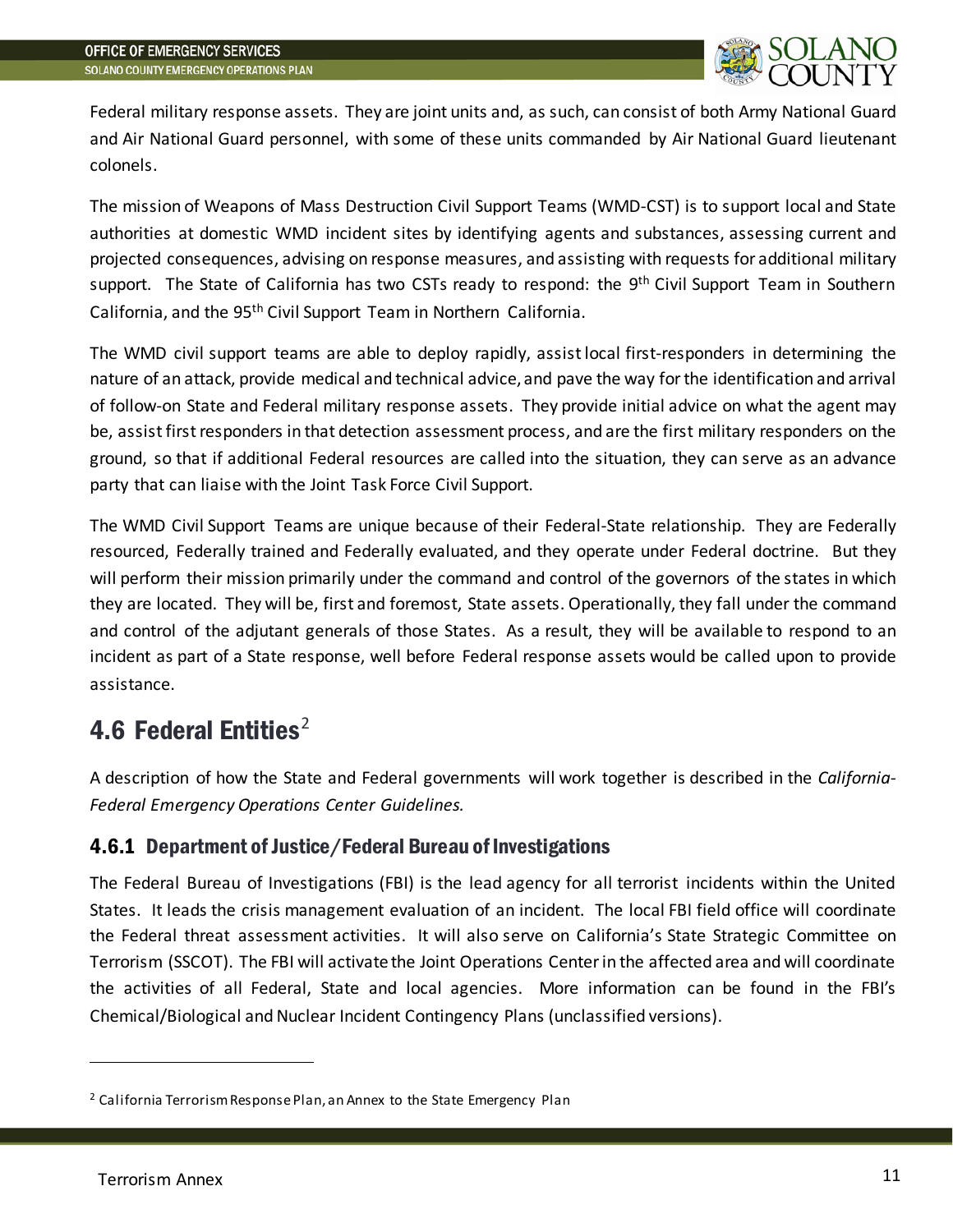

#### <span id="page-15-0"></span>4.6.2 Department of Defense

For threats involving military nuclear weapons, the branch of the military owning the weapon has jurisdiction. It will establish a National Defense Area when its weapons are involved. The Department of Defense (DOD) can also assist with security; device locating, deactivating and removal; and site restoration.

#### <span id="page-15-1"></span>4.6.3 Federal Emergency Management Agency

FEMA coordinates the non-technical Federal agency emergency response and recovery from a terrorist incident, as requested by the State Office of Emergency Management (OEM), or as directed by the President during an Incident of National Significance. It is the Federal lead for the consequence management of an incident. FEMA administers disaster assistance programs provided under the authority of the Robert T. Stafford Disaster Relief and Emergency Assistance Act, Public Law 93-288, as amended. The Act allows FEMA to provide assistance to individuals and to State and local governments to help them respond to, recover from, and mitigate against the effects of disaster.

#### <span id="page-15-2"></span>4.6.4 Department of Energy

The Department of Energy (DOE)will coordinate nuclear aspects of assessment and search operations when the threat involves special nuclear material (fissile material) and, when requested, cases involving other radioactive materials. It will establish a National Security Area when incidents involving non-Department of Defense materials are involved.

#### <span id="page-15-3"></span>4.6.5 Department of Health and Human Services

The Department of Health and Human Services (DHHS) is the Federal lead agency for public health and medical support. It provides advice and information, and determines that illness, disease, or complaints may be attributable to chemical discharges. It can arrange for the Agency for Toxic Substances and Disease Registry (ATSDR) to assist in the evaluation of threats to human health and safety.

#### <span id="page-15-4"></span>4.6.6 Department of Homeland Security<sup>[3](#page-15-5)</sup>

The Department of Homeland Security (DHS) is responsible for counter terrorism efforts, including detecting explosives in public spaces and transportation networks, helping protect critical infrastructure and cyber networks from attack, detecting agents of biological warfare, and building information-sharing partnerships with State and local law enforcement that can enable law enforcement to mitigate threats. DHS will play a coordinating role in a terrorist event that has reached the Federal level.

<span id="page-15-5"></span><sup>3</sup> www.dhs.gov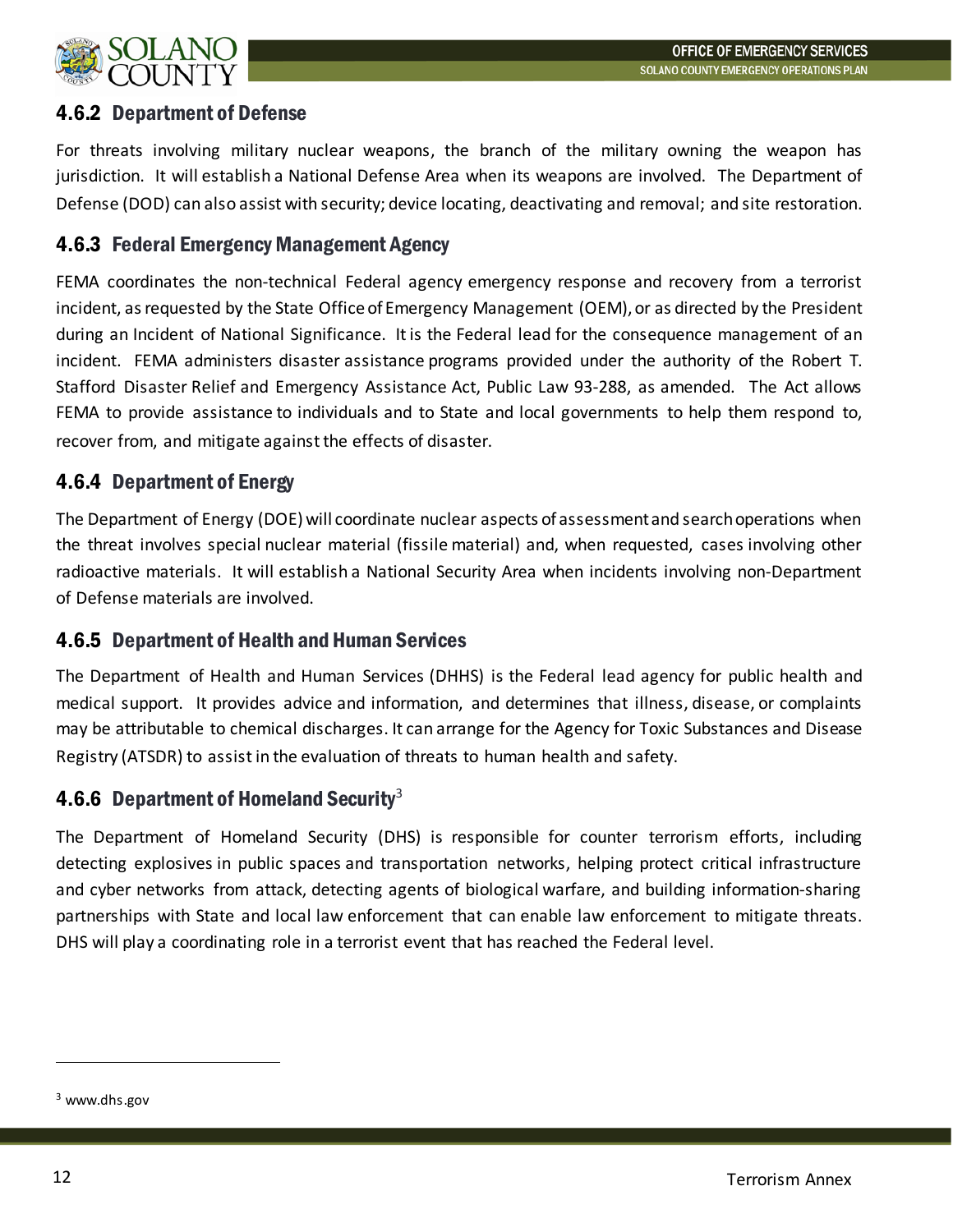

#### <span id="page-16-0"></span>4.6.7 Environmental Protection Agency

The United States Environmental Protection Agency (EPA) can provide Federal on-scene coordinators (FOSCs) to incidents within its jurisdiction and can access Federal funding to abate and mitigate releases. It has access to the Federal Superfund Technical Assistance Response Team (START) to support operations relating to the contamination of any environmental media. It can conduct environmental and water supply monitoring during events, and can assist in consequence assessment and protective action decisions. The EPA can become the lead Federal agency during the site restoration (recovery) phase of the incident.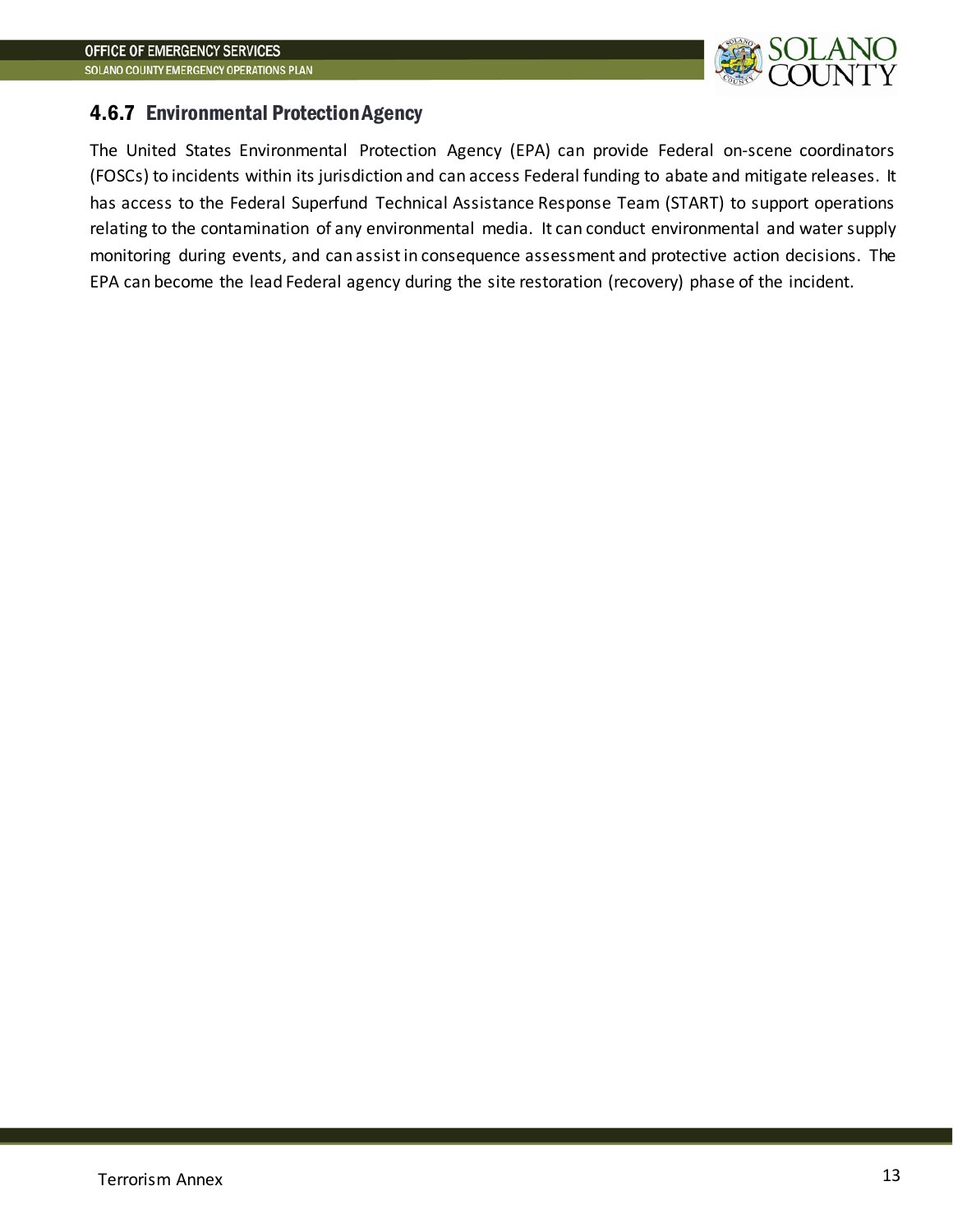

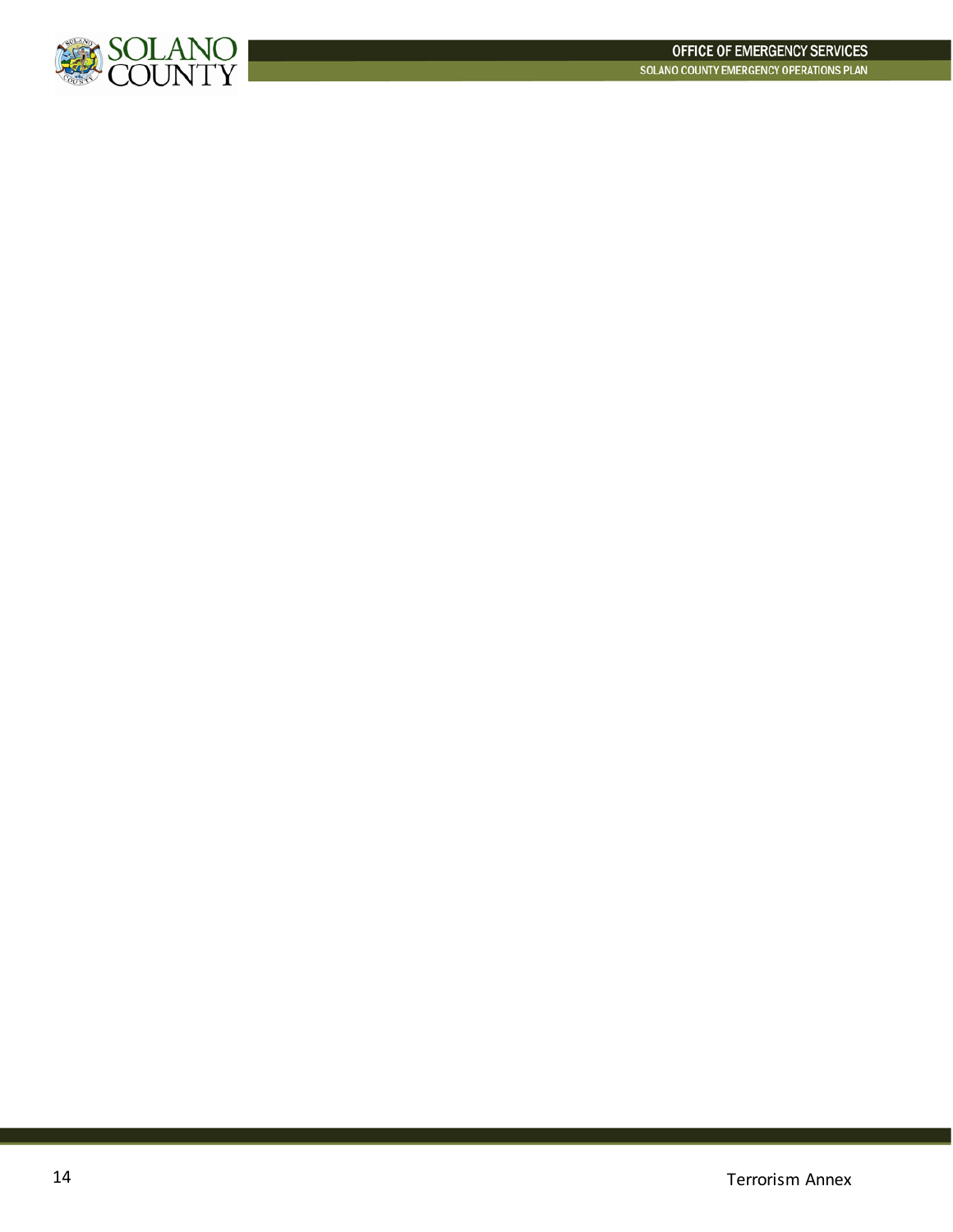

# <span id="page-18-0"></span>Section 5. Concept of Operations

### <span id="page-18-1"></span>5.1 Alert and Warning

In the event a new threat condition is declared, Cal OES will notify Solano Dispatch and the Office of Emergency Services staff. In turn, Solano OES will notify key Operational Area agencies and jurisdictional representatives.

### <span id="page-18-2"></span>5.2 National Terrorism Alert System<sup>[4](#page-18-3)</sup>

The National Terrorism Alert System has recently replaced the color-coded Homeland Security Advisory System (HSAS) and will be used by the Federal government to effectively communicate information about terrorist threats by providing timely, detailed information to the public, government agencies, first responders, airports and other transportation hubs, and the private sector.

These alerts will include a clear statement that there is an imminent threat or elevated threat. Using available information, the alerts will provide a concise summary of the potential threat, information about actions being taken to ensure public safety, and recommended steps that individuals, communities, businesses and governments can take to help prevent, mitigate or respond to the threat.

The NTAS Alerts will be based on the nature of the threat: in some cases, alerts will be sent directly to law enforcement or affected areas of the private sector, while in others, alerts will be issued more broadly to the American people through both official and media channels.

NTAS Alerts contain a sunset provision indicating a specific date when the alert expires - there will not be a constant NTAS Alert or blanket warning that there is an overarching threat. If threat information changes for an alert, the Secretary of Homeland Security may announce an updated NTAS Alert. All changes, including the announcement that cancels an NTAS Alert, will be distributed the same way as the original alert.

NTAS Alerts will be issued through State, local and tribal partners, the news media and directly to the public via the following channels:

- Via the official DHS NTAS webpage http://www.dhs.gov/alerts
- Via email signup at http://www.dhs.gov/alerts
- Via social media
- Facebook http://facebook.com/NTASAlerts

<span id="page-18-3"></span><sup>4</sup> Department of Homeland Security NTAS Public Guide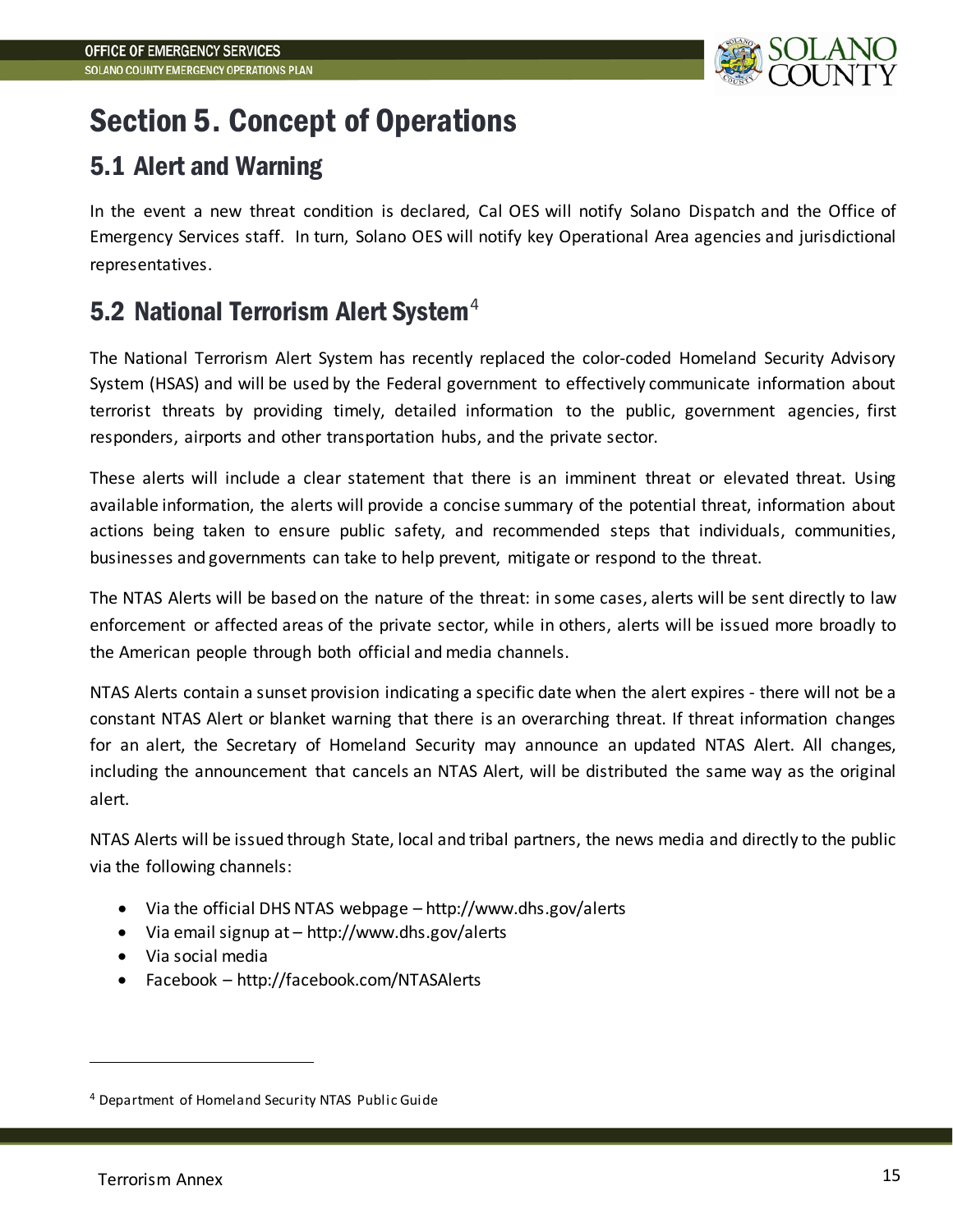

- Twitter http://www.twitter.com/NTASAlerts
- Via data feeds, web widgets and graphics
- http://www.dhs.gov/alerts

The public can also expect to see alerts in places, both public and private, such as transit hubs, airports and government buildings.

### <span id="page-19-0"></span>5.3 Protective Measures

Protective measures include options for increasing security and enhancing response capabilities. The Office of Emergency Services may review and select from the suggested actions listed below and other recommended protective measures as outlined by State Departments and Agencies. Although the document mostly addresses State facilities, the same actions may be applied to local facilities, transportation systems, or other potential targets.

Continue threat assessment and re-evaluate threat to the Operational Area. Continue to share information with OES and other Operational Area agencies and jurisdictions.

Increase security at critical facilities (law, fire, communications, water treatment plants, dams, power substations etc.) Options include:

- Increase patrols
- Establish security checkpoints
- Restrict movement and entry points
- Restrict vehicle movement and parking (hardened barricades)
- Move and secure emergency response vehicles
- Close selected building to public access
- Close portions of building or departments (ex. Courts) to public access
- Maintain clear fire lanes and access to facilities

Increase emergency personnel staffing. Options include:

- Adjust staffing shifts and schedules as necessary
- Cancel vacations and training
- Place all County Corrections Facilities in lock-down to make additional staff available

Place additional special emergency service teams on alert or stand-by:

- Mobile Field Force
- Crowd Control Team
- Special Weapons and Tactics (SWAT)
- OES Volunteers
- Radio Amateur Civil Emergency Service (RACES/ACS)
- Solano County Sheriff Air Patrol
- Canine Units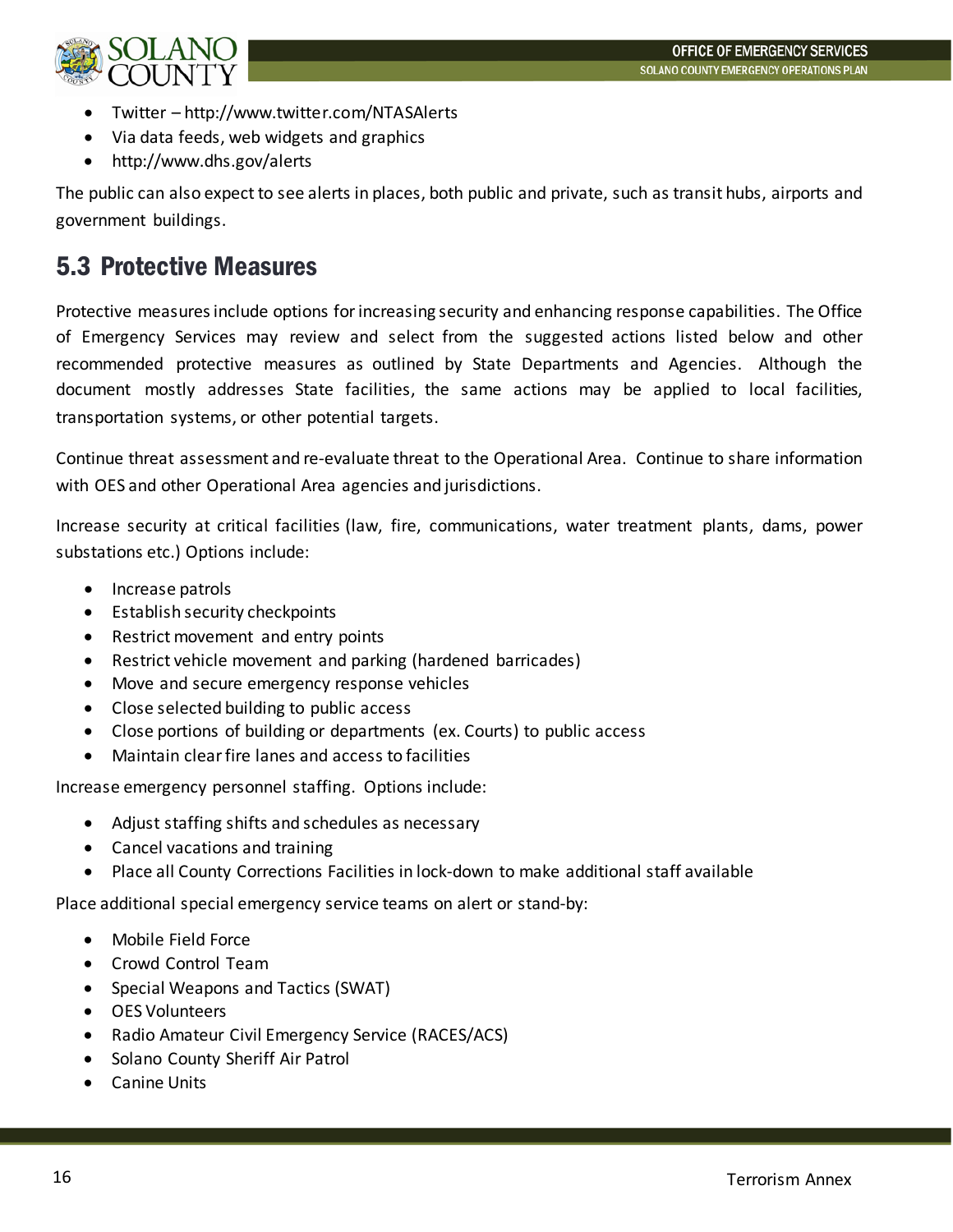

Consider the need for declaring a local emergency in order to obtain authority for executing additional protective measures.

### <span id="page-20-0"></span>5.4 Local, State and Federal Coordination

Actions in response to a potential, perceived, or actual terrorist threat or incident are mainly managed by the FBI. The County will support State and Federal operations as needed, working within the existing NIMS/SEMS structure. [Figure 5-1](#page-20-2) shows the organization of the FBI response structure and how Federal, State and local emergency management entities interface with one another.



**Figure 5-1: FBI Interface Organizational Chart**

#### <span id="page-20-2"></span><span id="page-20-1"></span>[5](#page-20-3).4.1 Joint Operations Center<sup>5</sup>

The JOC is an interagency command and control center, established by the FBI, for managing multiagency preparation for, and the law enforcement and investigative response to, a credible terrorist threat or incident. Similar to the Area Command concept within the SEMS, the JOC also may be established to coordinate and organize multiple agencies and jurisdictions during critical incidents or special events. Following the basic principles established by NIMS/SEMS, the JOC is modular and scalable and may be tailored to meet the specific operational requirements needed to manage the threat, incident, or special event.

A JOC may be established and staffed in a pre-incident, pre-emptive role in support of a significant special event. This "watch mode" allows for rapid expansion to full operations if a critical incident occurs during the special event. The JOC is a strategic management tool that effectively coordinates law enforcement

<span id="page-20-3"></span><sup>5</sup> Department of Homeland Security National Response Framework, Terrorism Law Enforcement and Investigation Incident Annex, December 2004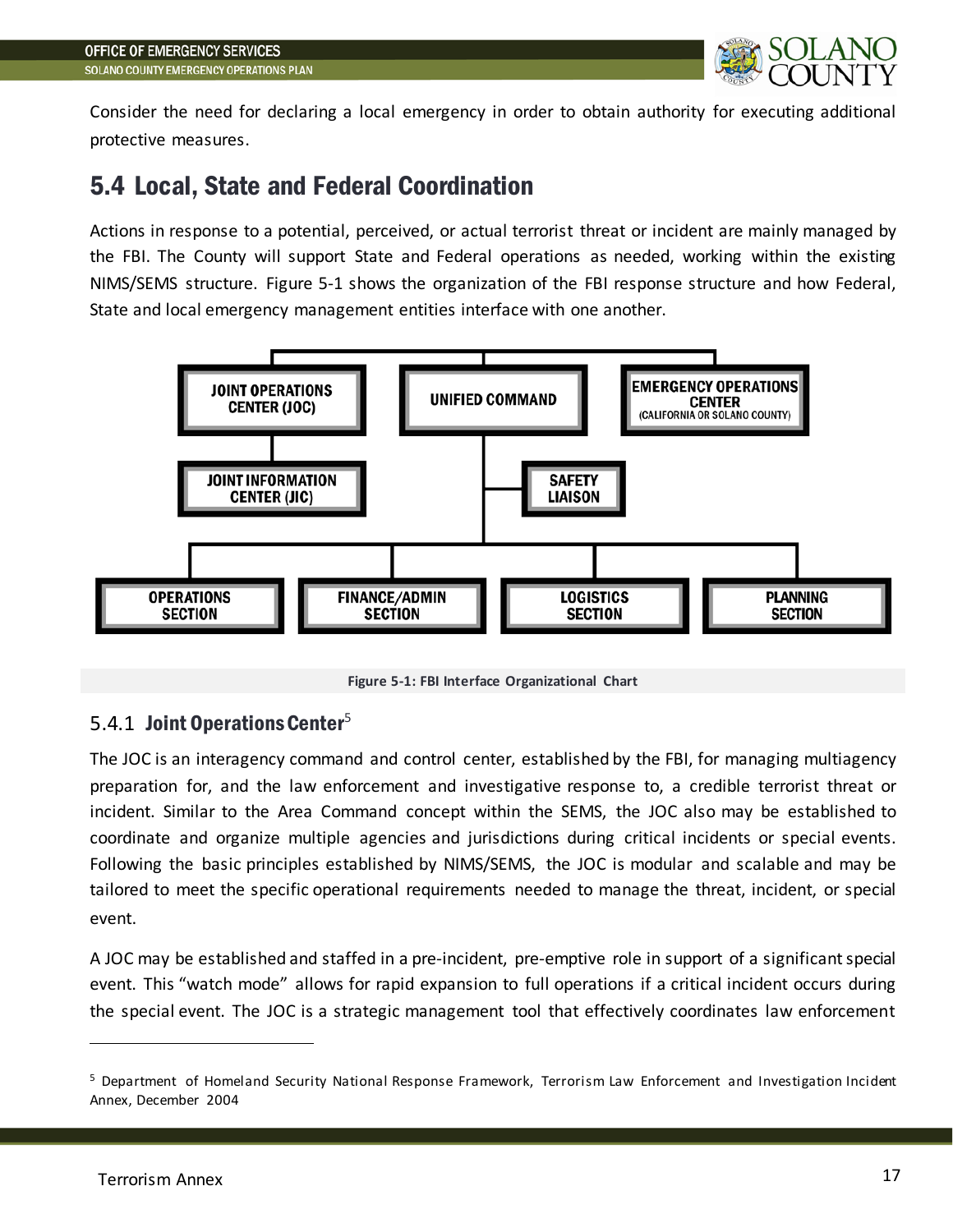

investigative, intelligence and operational activities at multiple sites from a single location. The JOC may be the only management structure related to a threat, critical incident, or special event, or it may integrate into other management structures in accordance with the National Response Framework (NRF).

Law enforcement public safety functions, such as proactive patrol and traffic control, historically are managed through the Operations Section. Criminal investigation and the collection, analysis and dissemination of intelligence are sensitive law enforcement operations that require a secure environment and well-defined organizational management structure. The JOC is designed to coordinate this specialized law enforcement investigative and intelligence activity. It provides mechanisms for controlling access to and dissemination of sensitive or classified information. The structure of the JOC supports this functional area and enhances the overall management of critical incidents and special events.

NIMS/SEMS provides the framework within which the JOC structures operate for a unified approach to domestic incident management. Following the SEMS structure, the JOC is composed of four main groups: the Command Group, the Operations Group, the Operations Support Group, and the Consequence Management Group.

If activated, the JOC will be run and managed by the FBI with support from the County as needed. The County is not responsible for the management of JOC operations, only local EOC operations involving local entities and resources. The County will coordinate efforts with the State and Federal levels as appropriate, providing information, support and local representatives.

#### <span id="page-21-0"></span>5.4.2 Joint Information Center

A Joint Information Center (JIC) is an interagency entity established to coordinate and disseminate information for the public and media concerning an incident. JICs may be established locally, regionally, or nationally depending on the size and magnitude of the incident.<sup>[6](#page-21-2)</sup> The County, the State of California and Federal representatives will each have a respective liaison in the JIC to help with the coordination and communication of situational information. The utilization of the JIC will help to ensure that response efforts are not duplicated, resources are being used effectively and that any messages going out to the public area clear, concise and consistent.

#### <span id="page-21-1"></span>5.4.3 Joint Field Office

A Joint Field Office (JFO) is the primary Federal incident management field structure. The JFO is a temporary Federal facility that provides a central location for the coordination of Federal, State, tribal, and local governments and private-sector and nongovernmental organizations with primary responsibility for response and recovery. The JFO structure is organized, staffed, and managed in a manner consistent with NIMS/SEMS principles and is led by the Unified Coordination Group. Although the JFO uses an SEMS

<span id="page-21-2"></span><sup>6</sup> National Response Framework Resource Guide – Joint Information Center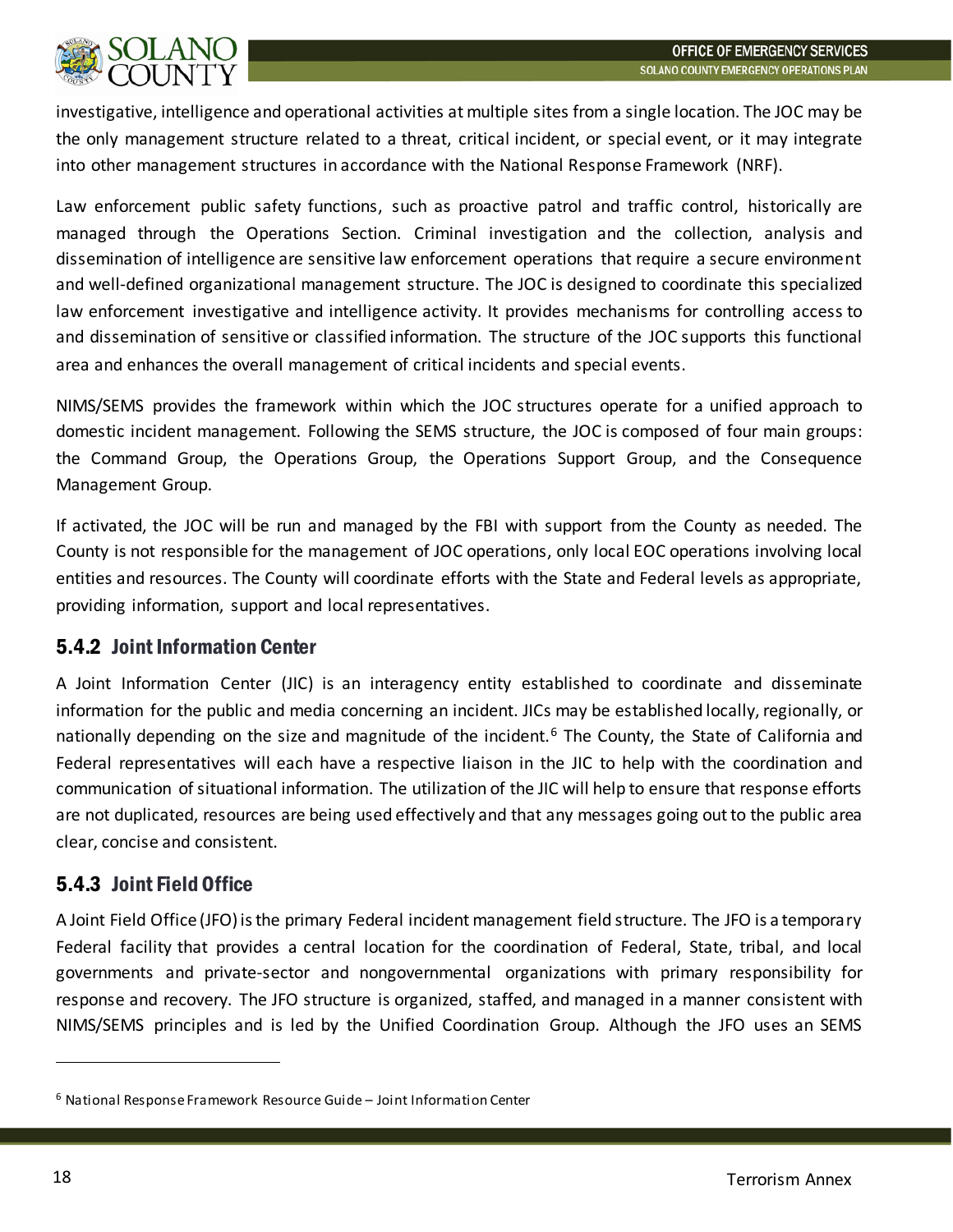

structure, the JFO does not manage on-scene operations. Instead, the JFO focuses on providing support to on-scene efforts and conducting broader support operations that may extend beyond the incident site.<sup>[7](#page-22-0)</sup>

<span id="page-22-0"></span><sup>7</sup> National Response Framework Resource Center – Joint Field Office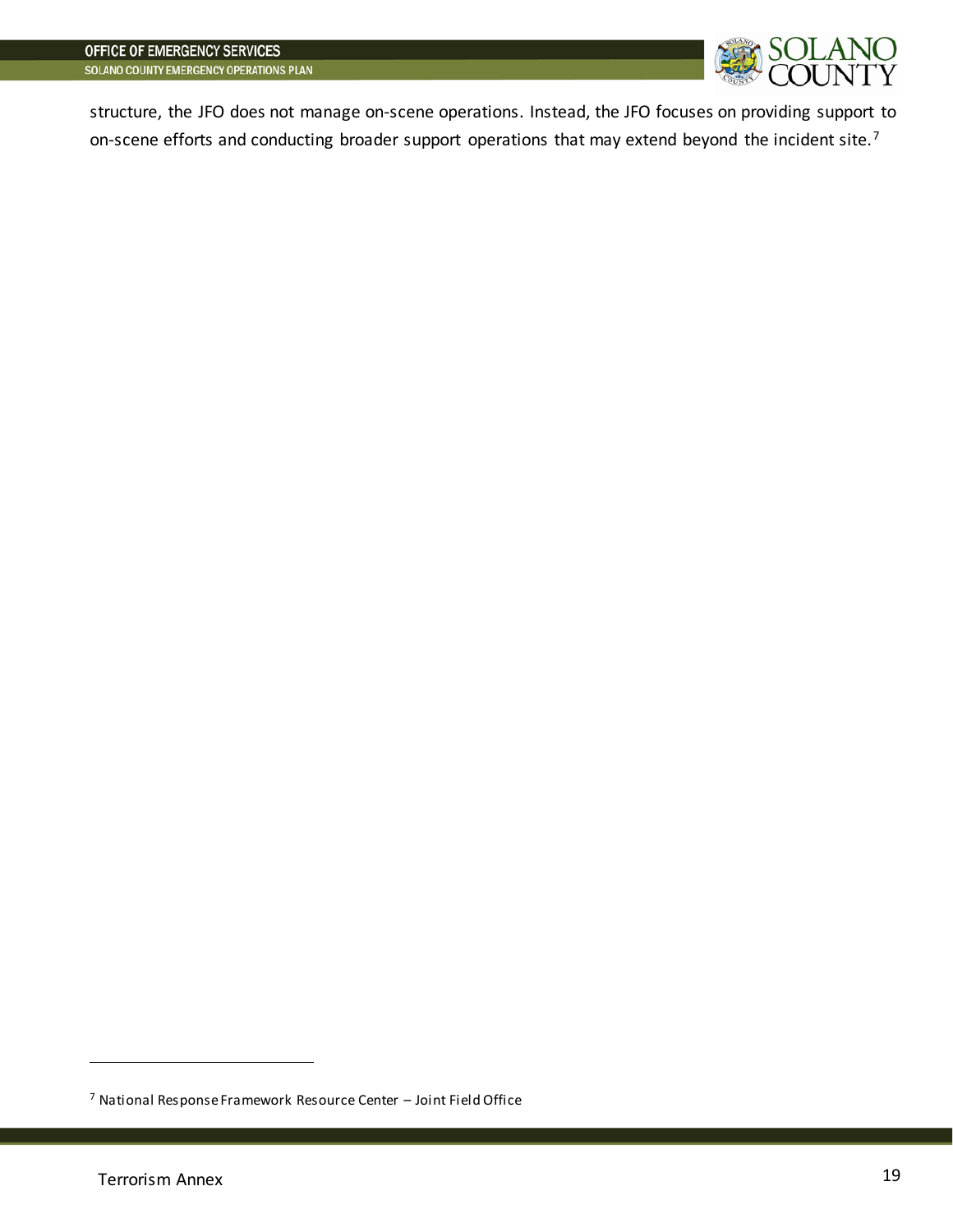

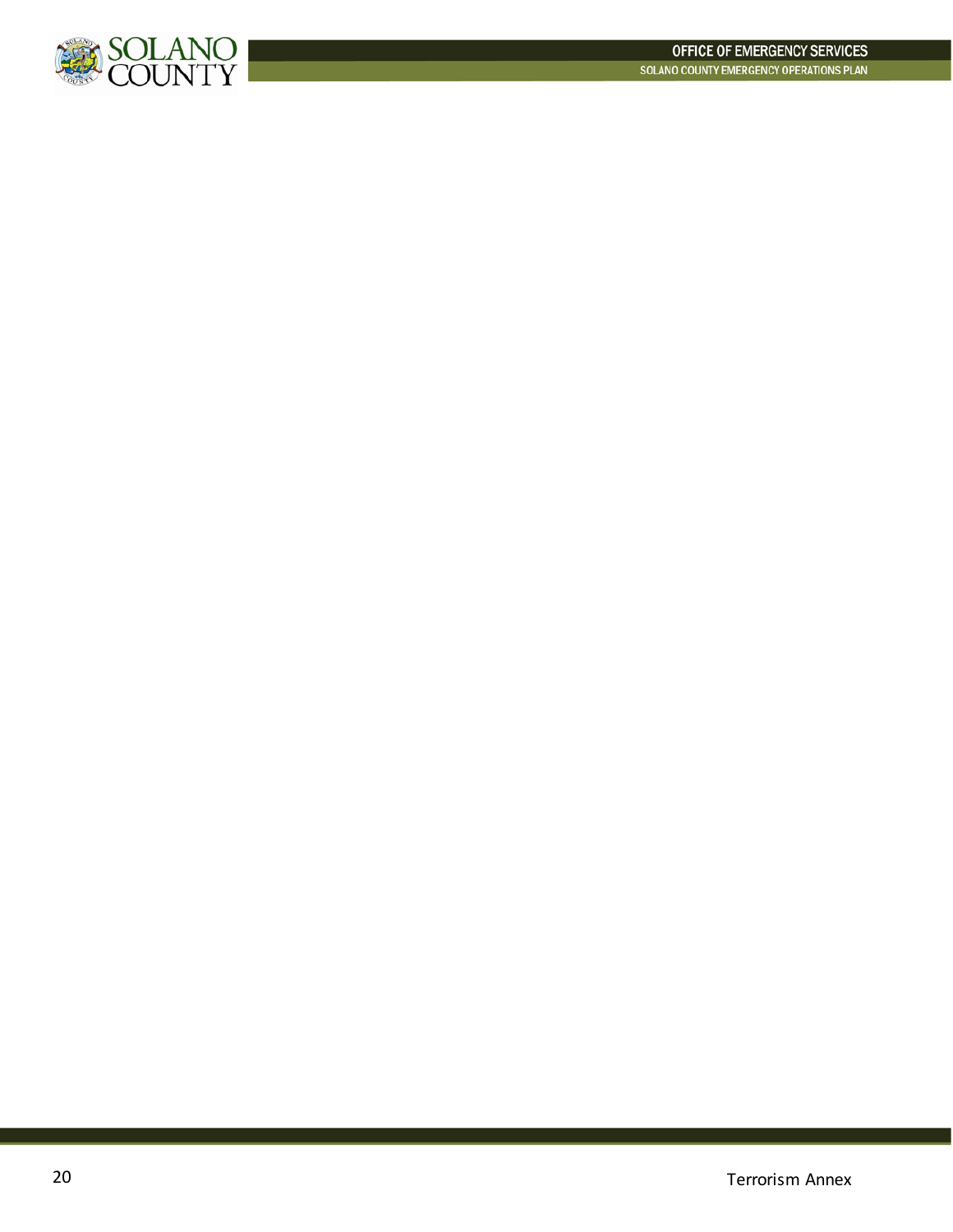

### <span id="page-24-0"></span>Appendix A. Acronyms

<span id="page-24-1"></span>**Table A-1: Acronyms**

| <b>ATSDR</b>  | Agency for Toxic Substances and Disease Registry   |
|---------------|----------------------------------------------------|
| Cal OES       | California Governor's Office of Emergency Services |
| <b>CBRNE</b>  | Chemical, Biological, Radiological and Nuclear     |
| <b>CST</b>    | <b>Civil Support Teams</b>                         |
| <b>DHHS</b>   | Department of Health and Human Services            |
| <b>DHS</b>    | Department of Homeland Security                    |
| <b>DOD</b>    | Department of Defense                              |
| <b>DOE</b>    | Department of Energy                               |
| <b>DOJ</b>    | Department of Justice                              |
| <b>EOC</b>    | <b>Emergency Operations Center</b>                 |
| <b>EOP</b>    | <b>Emergency Operations Plan</b>                   |
| <b>EPA</b>    | <b>Environmental Protection Agency</b>             |
| <b>FEMA</b>   | Federal Emergency Management Agency                |
| <b>FOSC</b>   | <b>Federal On-Scene Coordinators</b>               |
| <b>HazMat</b> | <b>Hazardous Materials</b>                         |
| <b>HHS</b>    | Department of Health and Human Services            |
| <b>HSAS</b>   | Homeland Security Advisory System                  |
| <b>FBI</b>    | Federal Bureau of Investigations                   |
| <b>JFO</b>    | Joint Field Office                                 |
| <b>JIC</b>    | Joint Information Center                           |
| <b>JOC</b>    | Joint Operations Center                            |
| <b>MAA</b>    | Mutual Aid Agreements                              |
| <b>MOU</b>    | Memorandums of Understanding                       |
| <b>NIMS</b>   | National Incident Management System                |
| <b>NRF</b>    | National Response Framework                        |
| <b>NTAS</b>   | National Terrorism Advisory System                 |
| <b>OEM</b>    | Office of Emergency Management                     |
| <b>OES</b>    | Office of Emergency Services (Solano County)       |
| <b>PIO</b>    | <b>Public Information Officer</b>                  |
| <b>RACES</b>  | Radio Amateur Civil Emergency Services             |
| <b>REOC</b>   | <b>Regional Emergency Operations Center</b>        |
| <b>SEMS</b>   | Standardized Emergency Management System           |
| <b>SOP</b>    | <b>Standard Operating Procedures</b>               |
| <b>SSCOT</b>  | State Strategic Committee on Terrorism             |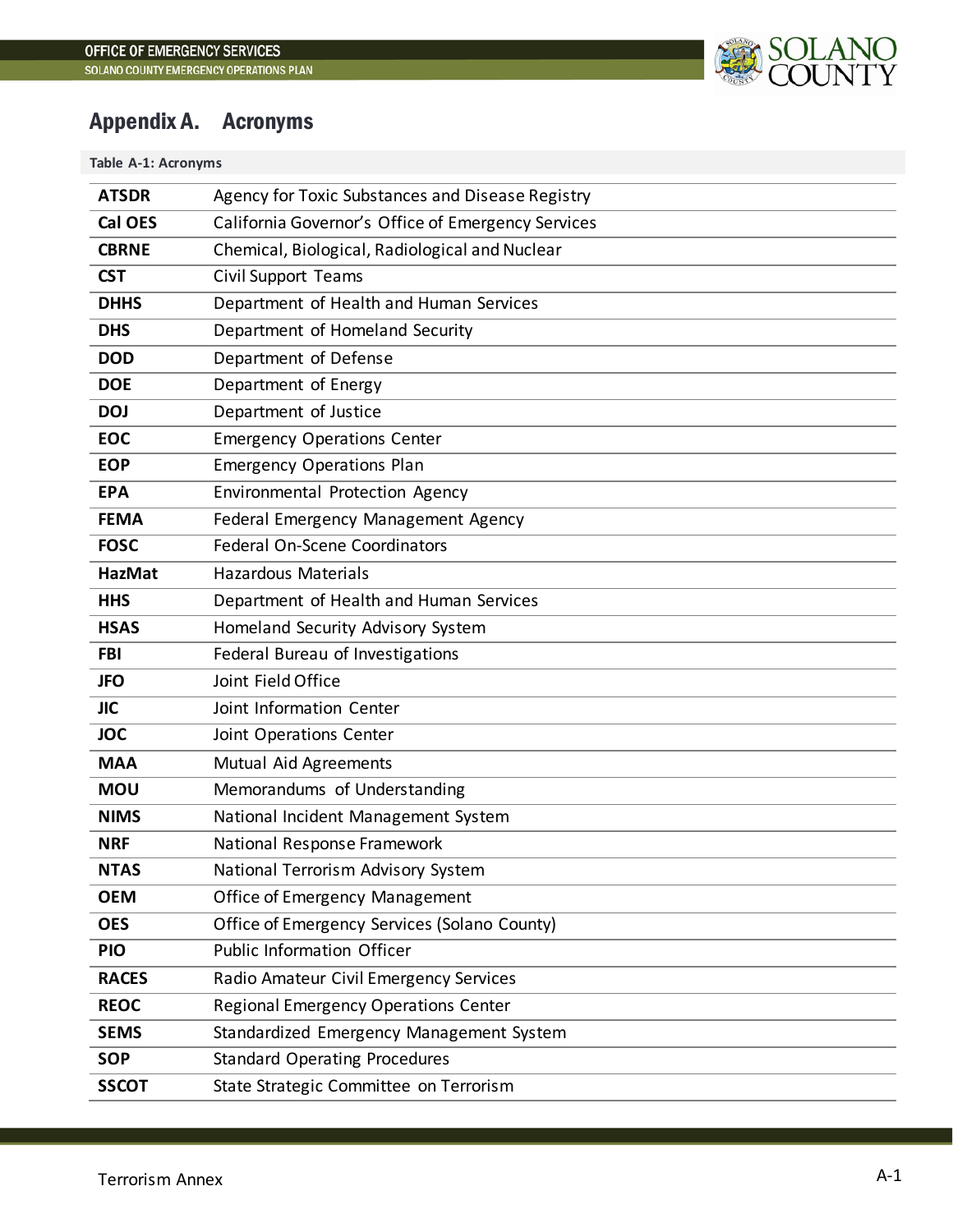

| <b>START</b> | Superfund Technical Assistance and Response Team |
|--------------|--------------------------------------------------|
| <b>SWAT</b>  | Special Weapons and Tactics                      |
| <b>WMD</b>   | Weapon of Mass Destruction                       |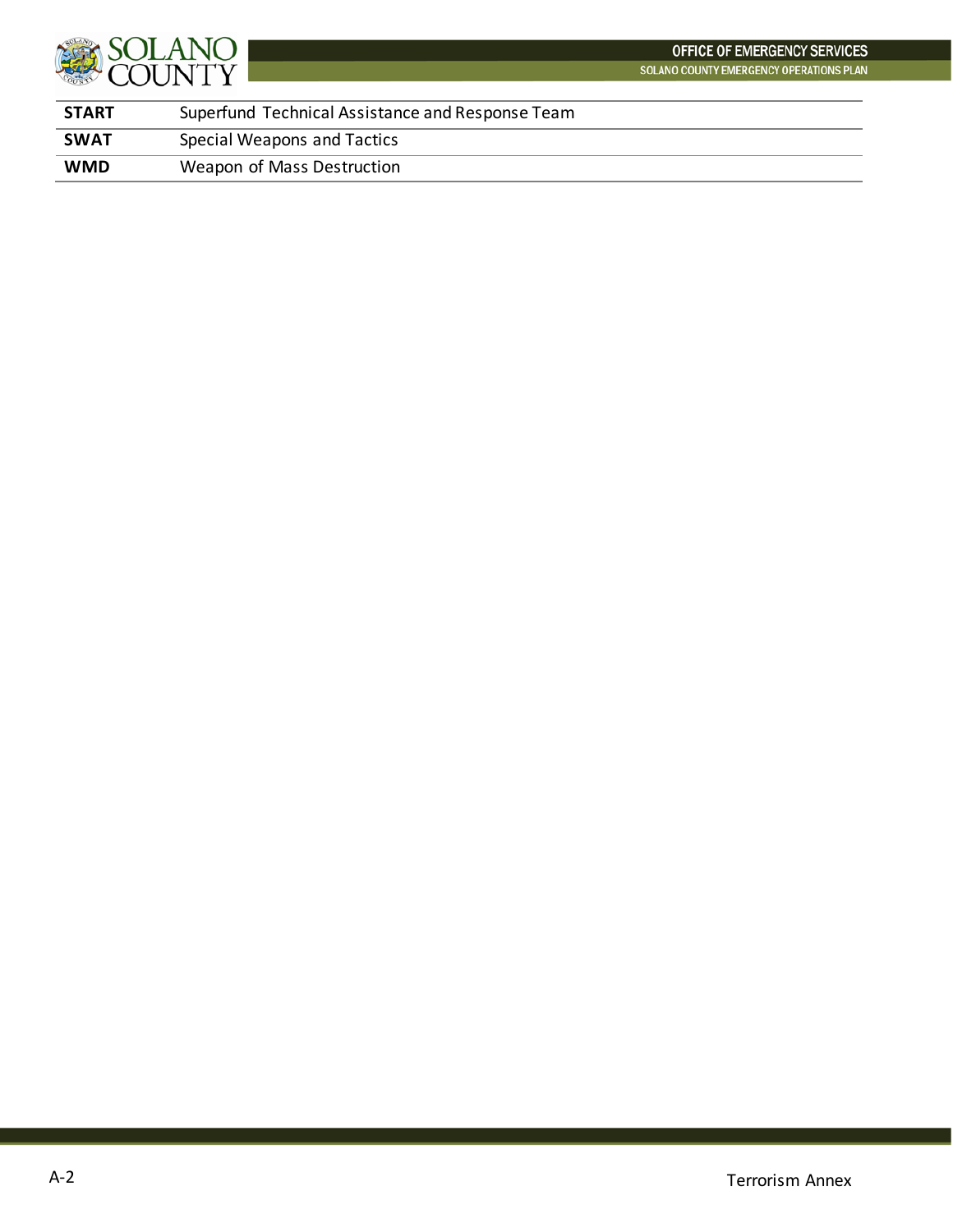

Attachment A Sample NTAS Message

### Summary of Homegrown Terrorism Threat

Since 2015, the Department of Homeland Security (DHS) has used this Bulletin to highlight the continuing threat from homegrown terrorists, many of whom are inspired online to violence by foreign terrorist organizations. The United States is engaged in a generational fight against terrorists, who seek to attack the American people, our country, and our way of life. An informed, vigilant, and engaged public remains one of our greatest assets to identify potential homegrown terrorists and prevent attacks.

### Additional Details

- We face one of the most serious terror threat environments since the 9/11 attacks as foreign terrorist organizations continue to exploit the Internet to inspire, enable, or direct individuals already here in the homeland to commit terrorist acts.
- Homegrown terror suspects are increasingly relying on technology, such as end-to-end encrypted social media applications, to avoid detection. Moreover, terrorist groups are urging recruits to adopt easy-to-use tools to target public places and events. Specific attack tactics have included the use of vehicle ramming, small arms, straight-edged blades or knives, and homemade explosives, as well as other acts such as taking hostages.
- As the United States steps up efforts to disrupt and defeat terrorist groups overseas, we will continue to face a multi-faceted threat environment.
- Specifically, continued successes aimed at disrupting and defeating terrorist groups overseas may encourage homegrown terrorists inside the United States to carry out acts of violence.
- Additionally, foreign terrorist fighters, who have acquired training and battle-tested terrorism experience, are likely to flee from terrorist-controlled territories with a desire to conduct attacks elsewhere, including the United States. Some of these individuals may be U.S. citizens or citizens of other nations attempting to travel to the United States on visas, from visa-waiver countries, with the aim of attacking the homeland or inciting others within our borders to conduct attacks.

### U.S. Domestic Counterterrorism Efforts

- DHS and the FBI continue to provide guidance to state, local, tribal and territorial partners related to the current threat environment. DHS also partners closely with the private sector to provide risk assessments and coordinate security measures with business owners and operators. The public may continue to observe law enforcement and security activity in and around public places and events.
- DHS is taking steps to address the threat from foreign terrorist fighters who have traveled or attempt to travel to the United States, including working closely with the FBI and Intelligence partners to identify U.S. persons who left the country to join terrorist groups, as well as putting in place enhanced screening and vetting measures to detect travelers with potential terrorist connections.
- More broadly, we remain committed to preventing violence and threats meant to intimidate or coerce specific populations on the basis of their religion, ethnicity, or identity, and we will seek justice against the perpetrators of such acts.